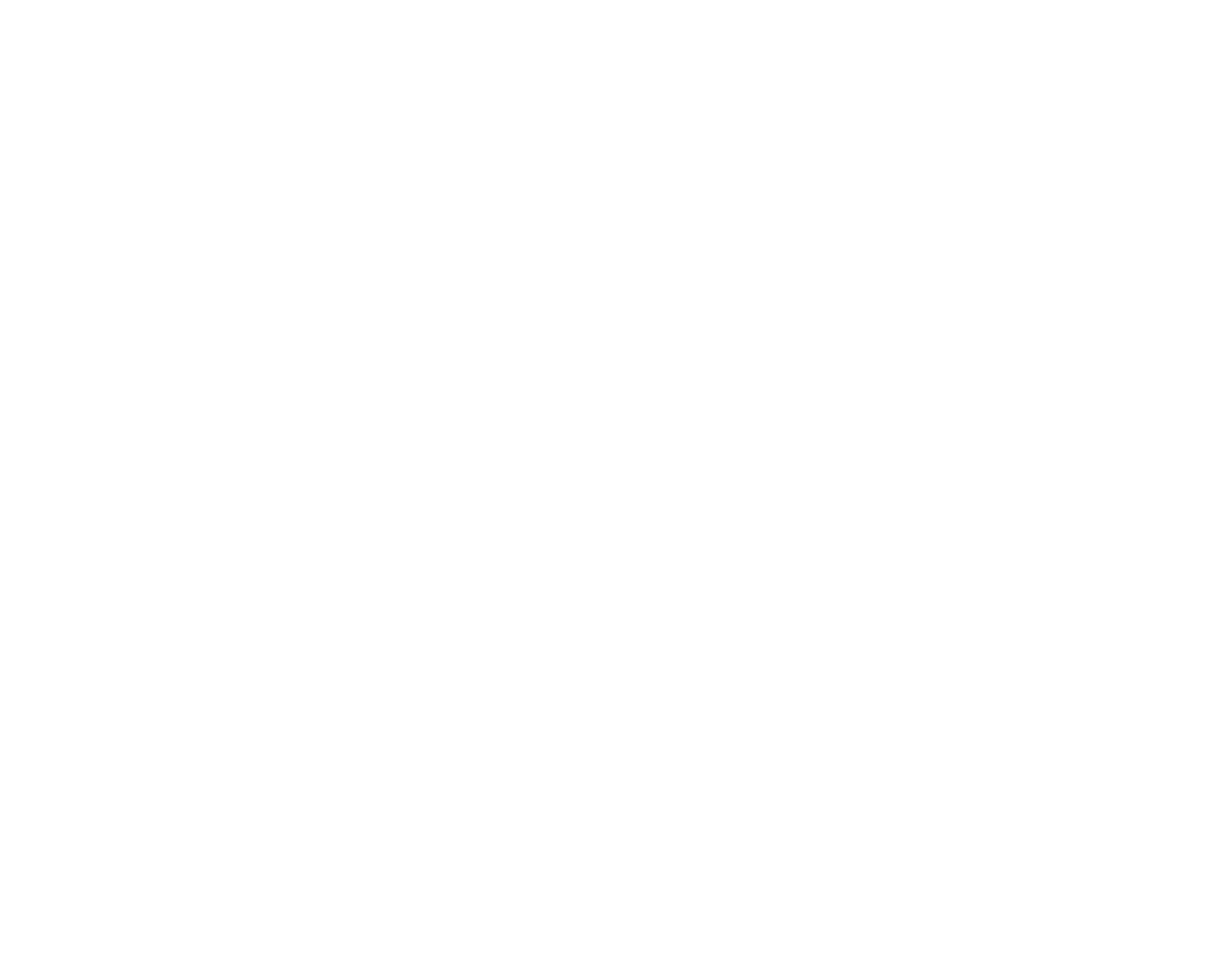# **Contents**

| Introduction                                                    | 5  |
|-----------------------------------------------------------------|----|
| Biological concepts & Distinctions aren't Particu-              |    |
| larly fundamental                                               | 7  |
| The biosphere is not inherently good, just highly dy-           |    |
| namic                                                           | 10 |
| Humans can choose our dynamics                                  | 14 |
| Role-filling is an ethical abdication                           | 16 |
| Individuals flourish with increases to their dynamic            |    |
|                                                                 | 19 |
| Understanding is not dependent on process but ca-               |    |
| pacity to experience                                            | 22 |
| Physical limitation inspires and triggers social op-            |    |
| $pression \dots \dots \dots \dots \dots \dots \dots \dots$      | 25 |
| Spatial limitation ingrains social hierarchy                    | 28 |
| Communication and Freedom of information is nec-                |    |
| essary for free societies                                       | 31 |
| It's impossible to speak of regional anarchy $\dots$ .          | 34 |
| Any society that embraces death will embrace op-                |    |
| pression                                                        | 38 |
| Technology can be applied dynamically                           | 39 |
| We do not live in a closed system $\ldots \ldots \ldots \ldots$ | 47 |
| Hard though the struggle may be, the ease of partial            |    |
| victories will always cost us more $\dots \dots$                | 55 |
| The new is possible $\ldots \ldots \ldots \ldots \ldots$        | 62 |
|                                                                 | 64 |
|                                                                 |    |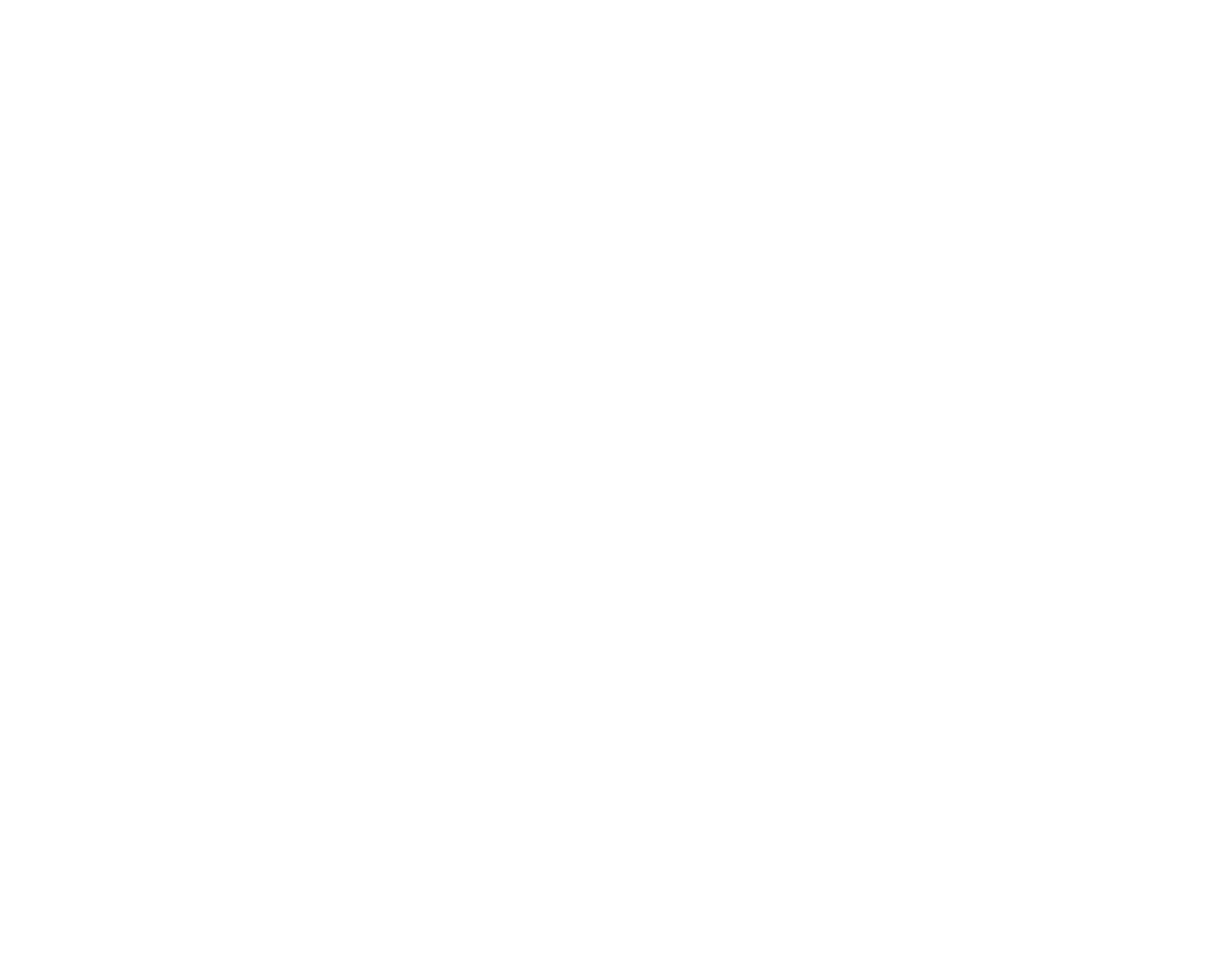Looking back for ideas is wonderful, but let's not presume that the past has all, or even the best, answers.

#### **Afterword**

I scrawled these essays on napkins summer 2006 blitzed out of my mind at 4am in the back of a diner. It shows. The prose is tangled as all hell and shot up with the spray of five-dollar words my brain spits up when it can't find the right one. In my defense my young head was filled to the brim and riven with tension from my break with primitivism—I desperately needed to get it all down on paper by any means necessary.

Surprising they actually had an effect. Perhaps folks were just starved for any critique of primitivism thought more original than "that's impractical" and I just filled a niche at the right time, but traffic to my little site took off and soon I was finding lines requoted in random places, in foreign radical zines and twitter posts from strangers. Of course the direct footprint of these essays wasn't as big as I might have wished, but attitudes in radical communities have been shifting. Where certain primitivist assertions were once received uncritically, I find folks are now at least aware of the existence of a much broader radical discourse capable of contesting them. I'm happy to have helped disseminate some of those ideas.

These days I and increasingly more than a few others in the scene with roots in anarcho-primitivism have taken to identifying ourselves as anarcho-transhumanists. The change in terminology may appear drastic, but for most of us it wasn't so much a reversal as a deepening. We still retain and cherish much of the perspective primitivism gave us, our horizons have just expanded. It feels good.

William Gillis

**Introduction**

Twenty years ago a group of Detroit anarchists began work on a new synthesis of environmental and anti-authoritarian thought. Distinguishing themselves from other burgeoning ecological movements in the eighties anarchopunk scene they sought to draw inspiration directly from our primitive roots. Anarchy, they declared, should not be considered in terms of an abstract state to be politically won, but rather a living experience and extensive historical reality. Reevaluating the ideologies and dogma of the classic anarchist movement they turned attention to the archaeological record and existing indigenous societies. By building on post-left critiques they passionately worked to bring attention to a much wider context and history of mental, social and physical expressions of totalitarianism. And finally, taking a stunningly broad stance that framed humanity's neolithic embrace of mass society in terms of the mythological Fall from Eden, the movement chose to target as a single whole both the virulent social hierarchies that accompanied the onset of agrarianism and the entirety of technological development since.

The radical core of a vast green anarchist awakening, anarcho-primitivism blossomed across the North American anti-authoritarian community and then beyond.

High-profile operations such as Earth First's creation of the Cascadia Free State to block old-growth logging built an international momentum around green anarchy. At the same time intellectuals like John Zerzan gained public exposure in defense and support of Unabomber Ted Kaczynski's anti-civilization politics. In the Seattle riots against the WTO primitivist group from Eugene stole the media spotlight. Today various bundlings of green anarchist thought have become diffuse and deeply integral in the broader anarchist movement and, despite some dramatically turning tides, primitivism still enjoys a significant influence.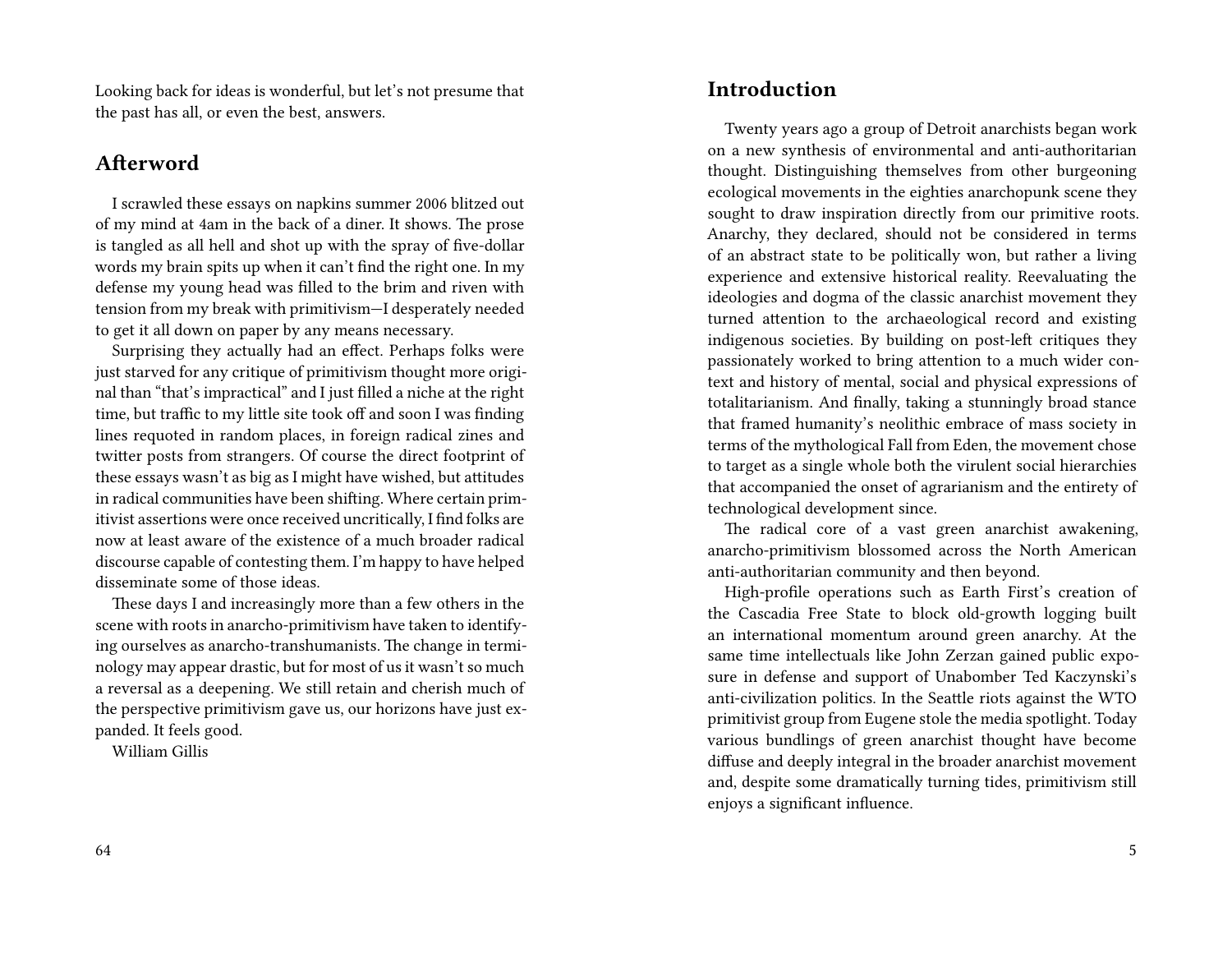Naturally this has provoked sizable criticism.

Within the traditionally socialist and unabashedly leftist veins writers such as Michael Albert and Murray Bookchin have been repulsed at the movement's radical rejection of everyday basic technology and universally accepted constructs like language itself. And on the ground many activists deride a lack of engagement with or sympathy and awareness of social realities. Furthermore, identity issues and accusations of irrelevancy have plagued the mainly economically-privileged white anglophone movement.

Despite this, or perhaps because of these critiques and their limited nature, the primitivist discourse has continued seeping out to wider audiences beyond anarchism through things like the growing infatuation of liberal conspiracy types with peak oil and Derrick Jensen's popularization of ecological struggle.

Serious intellectual resistance, where it has come, has been less theoretically inspired than socially motivated. For many radicals the most tangible effects of primitivism have been cultural. Predictions of an inevitable and permanent crash of civilization have sapped the perceived need for revolutionary action and differing degrees of survivalist elitism have mixed with already rampant shallow and self-preoccupied competitive moralisms to the effect of even greater disconnect. A sort of DIY green capitalism has been recreated by certain radical circles in which presumably if you collect enough survival skills tokens you get to retire to your very own plush postcollapse bungalow with a panoramic view of everyone you ever had drama with dying.

This is obviously all very concerning. But, as with any political philosophy or revolutionary paradigm, the demographics and particular social consequences are far less important than what primitivism actually has to say. Neither extremism nor radicalism are ever reasons for rejection unto themselves, nor are even impracticality or a fumbled enactment – whatever tactics might be concluded from an assertion, if the underlying

made about "imperfections," without really seeking to address them. Part of this stems from an inherited legacy of "cultural anti-imperialism" that really functions as postmodernism and complete ethical abdication in disguise. (Although, to his credit, John Zerzan long ago recognized that postmodernism was in many ways antithetical to the primitivist project as well as to anarchism in general.) But the biggest part of this stems from the sheer relief of having actual anthropological evidence and being part of a far bigger story.

Faced with the daily pressure of seeking, discovering and defending ways forward, it's far easier to declare the universe on your side. Yes, formalized power structures piggybacked alongside our technological innovations, the archaeological record clearly shows that (although it also shows scattered examples of anti-authoritarian cities and agrarian societies throughout civilization). But non-formalized interpersonal power structures can be just as bad, if not more immediate and controlling. Our relations with other people don't have to be systematically oppressive to still be oppressive. And the controlling limitations of tribal life are very conducive to subtle but unbelievably strong power psychoses. Physical limitations both inspire and facilitate social oppression.

Of course many primitive societies demonstrate anarchistic principles. Anarchy works! Get over it. It takes every last institution on Earth struggling 24/7 to even begin to blind us to such a basic social reality. Insofar as society even begins to function, it embodies a degree of anarchism. And, yeah, certainly some components of our society, both prehistorical and indigenous, were pretty decent. But why should that be good enough?

Those who remember the past are doomed to repeat it. Those who get wrapped up in the structures of the past will only operate within the structures of the past. If you only accept as possible what has already happened then, duh, any real technological progress past this point is impossible. But it's not.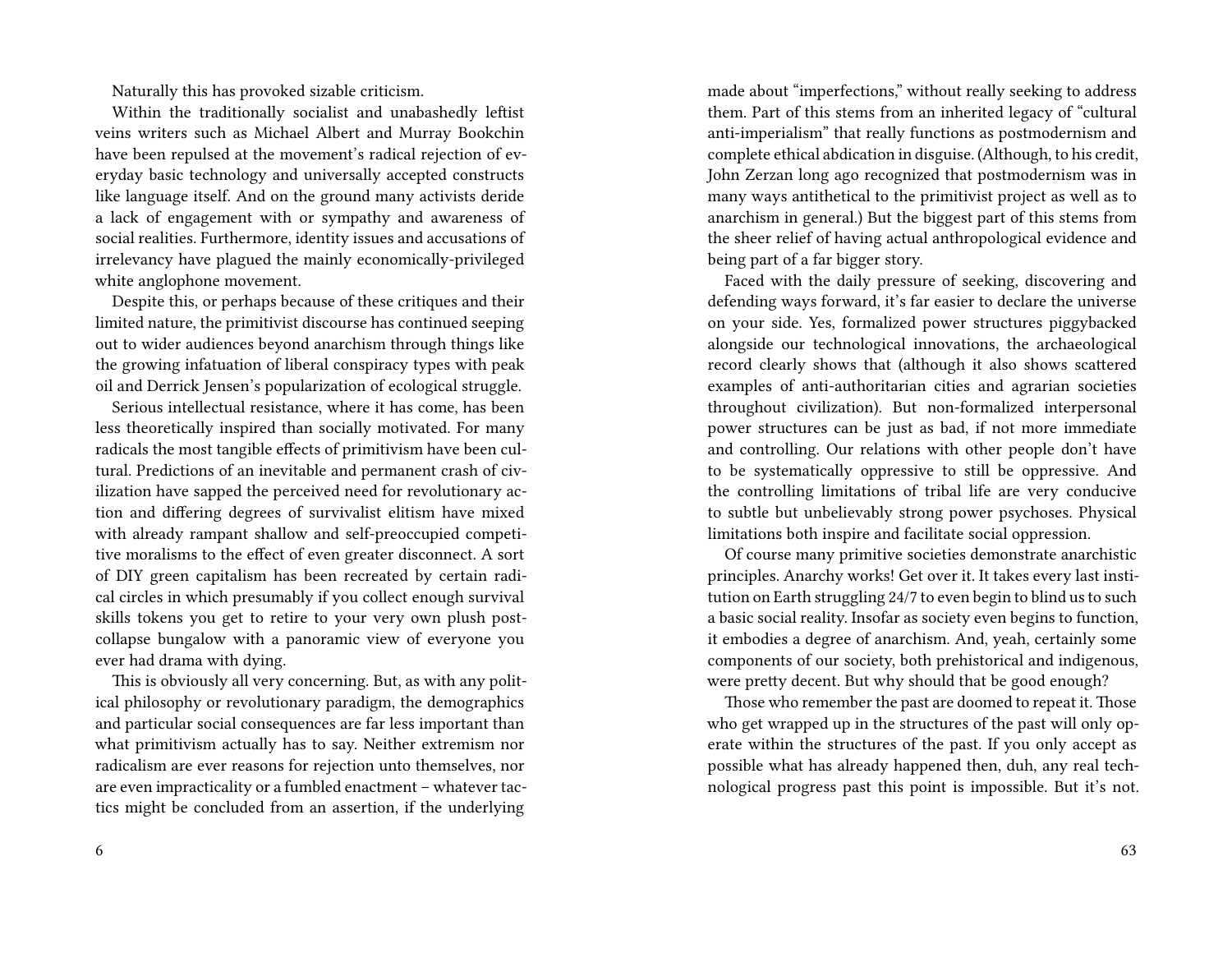#### **The new is possible**

The past has no monopoly on the possibilities of the future.

The perpetual self-justification of primitivism is that although six and a half billion people dying might be a bad thing, it's inevitable. The concept of the inevitable runs core throughout primitivism which plays perfectly into the nihilistic lethargy, but it's also somewhat of an inherent result given their theoretical focus on anthropology.

From what was originally a positive reevaluation that sought to constructively take insights from indigenous and historical societies, primitivism has become a self-reinforcing faith that our only options lie in the past.

The trap is a simple one, and particularly effective as our movement begins to institutionalize burnout. Certain primitive and indigenous societies offer undeniable proof of anarchistic principles in action and tangibility is such a mighty opiate as to leave further exploration and critique undesired. I know that these essays have been received by some as though I were kicking their puppy. Primitivism and green anarchy in general has gotten wrapped in a certain immediate hope that red anarchism just can't match. (Except where red insurrectionists start sympathizing with certain showy authoritarian rightwing anti-imperialist terrorist groups, but we won't talk about that. Because it's too embarrassing.) Burning condos offers immediate gratification, whereas union organizing is a pain. Classical talk of an eventual international rising five hundred or thousand years from now is simply not as rewarding as a soonto-come Crash that reverts things back to the natural order of anarchy.

And, boy oh boy, does anthropology offer good case studies in the realistic effectiveness of anarchistic societies. But for those desperately seeking a glimmer of hope, the canonization of such societies has become far too instinctive and negative qualities pass without serious critique. Passing mention is

idea is inviolate, the consequence of it should not blind us to that reality.

The actual argument behind anarcho-primitivism is fierce. It is intelligent and complex, yet beautifully simple at root… And it is ultimately wrong.

In giving flesh to these fifteen theses I seek not to call out the radical green movement wholesale. Nor do I mean to limit myself to some official orthodoxy of primitivism proper. Rather I mean to address several core and recurring strands of thought in primitivism today and the deep failings that have come to define it as a whole.

### **Biological concepts & Distinctions aren't Particularly fundamental**

It's no secret we, as a society, have a bad case of cosmologythrough-taxonomy. The industrial revolution in particular saw an explosion of categorization and demarcation between abstractions. From animal/vegetable/mineral we got subparthenons. phylas, compounds, infraclasses and a host of other cognitive divisions. It was a profound and expansive campaign of centralization and itemization and, like all others, it was mostly about control.

Just as has been true since the very first person mucked around with language: naming is power.

It was not enough to build a massive physical infrastructure by which to apply social hierarchies. Humanity itself had to be broken down and controlled. The greatest tools of coercion and control that had ever been available—the needs and frailties of our own bodies—were to be so thoroughly itemized as give charge to the second greatest tool of coercion and control: a religion.

Biology over-asserted its association with hard sciences like chemistry and physics and brought that unearned legitimacy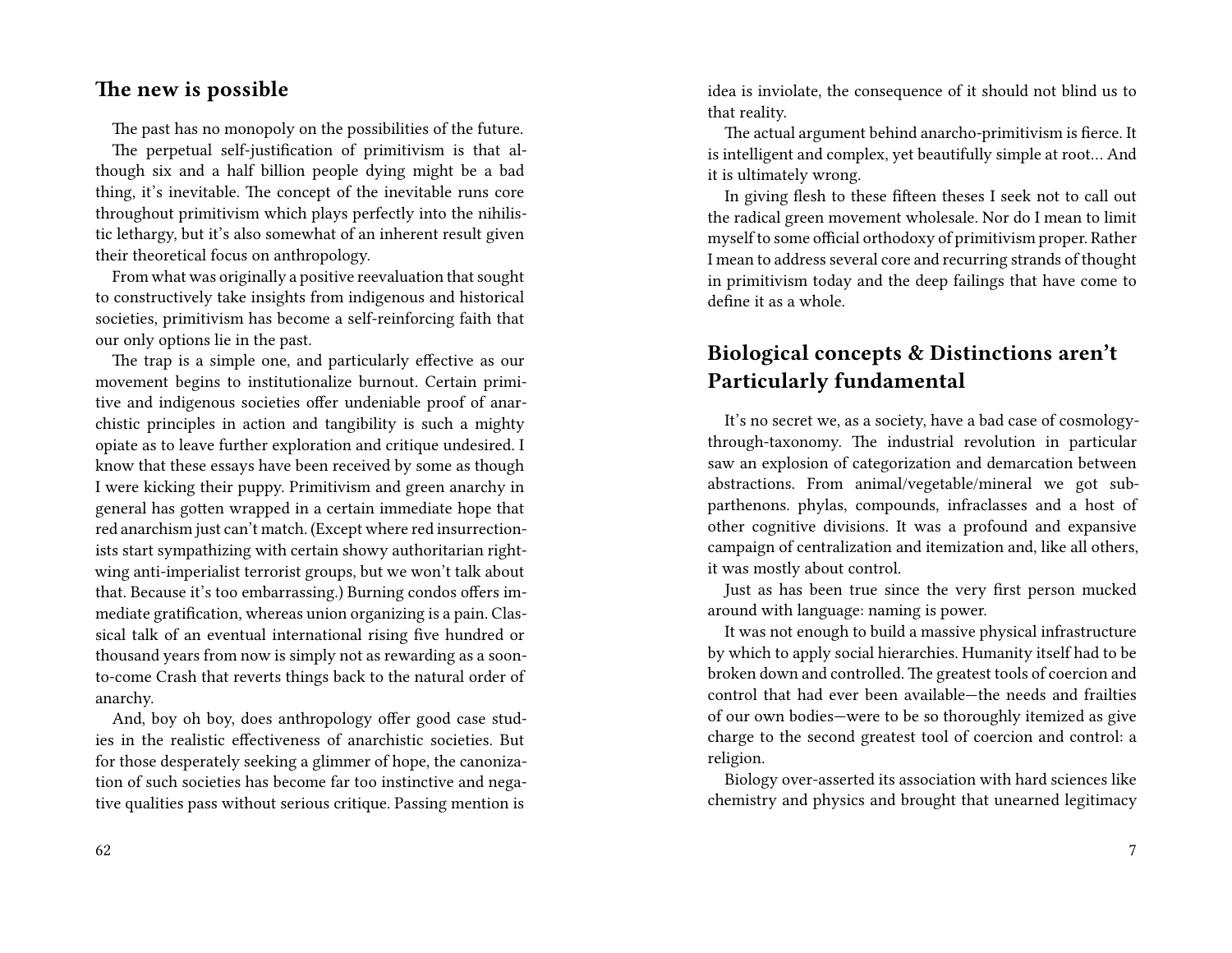to bear in the social realm. Even as forests were clearcut and species exterminated, Europe's expanding ecosystem of social hierarchy launched a barrage of taxonomic declarations to convince the people that it best understood their interactions, place and role within the world. We may not understand the processes killing you, but we can pick its name off a chart.

Though it gave no true strength, such taxonomic knowledge provided a numbing security. A sense of personal control over the world through the ingestion of structure.

The synthesis of this pursuit of taxonomy with the valuation of position and power can of course be seen in the constructions applied to race and sex. And "Social Darwinism" justified social stratification more broadly by applying emerging biological concepts as fully descriptive and absolute laws of nature in realms they had no business in describing.

The general assurance provided by taxonomy spurred an overreach that still deeply affects our discourse. Mainstream notions of ethics—long corrupted by the church to remove any foundation save appeals to authority— reacted to the increasing potency of biological explanations by simply swapping authorities. Nature was swapped in to fill the place of god. And the fulfillment of one's role set out for them by nature was positioned as the moral good. Homosexuality, for example, gets attacked for being "unnatural" more often than "unholy."

The early field of biology, as it was appealed to and applied in the social realm, excelled in layered complex arcana, rituals and miracles. What it needed was a touch of divinity, something that could be personally mystified until it swallowed up all existential questions. And then it would be possible to draw lines and slice up whatever was left on the metaphysical level. Thus the arbitrary category of "living" was canonized as an absolute on par with the charge of an electron, even though abstractions like "self-replicating system" were obviously subjective as all hell. We saw patterns that could be easily and pragmatically

8

streets of South Korea. We write code in our mothers' basements that destroy their desperate, last minute, multi-billion dollar attempts to control our technologies. We flagrantly run community centers, libraries, schools, factories, radio stations, and gardens in full view of the public in dozens upon dozens of countries around the world. We fucking outright, absolutely, 100%, unabashedly, militantly, and vocally, oppose every last power structure in the world. And they fight for dear life just to tap our phones. Because we are but the tip of billions. The radical blade of the entire world's conscience.

And despite the hundreds of fucked up psychotics who've had their hand on the keys to global annihilation we are all still here.

But let's be fucking clear here. We've never had anything but the slimmest margin of a chance. If you're in the movement even the slightest bit because you think it's inevitably or even likely destined for power, you're in the wrong movement. Get the fuck out now.

The point isn't that we're fighting a losing battle with next to no chance, oh poor martyrs us. The point is that we fucking have a chance. The sheer ecstatic, miraculous implausibility of that. That, against all odds, it is feasibly possible for good to actually win. All that's required is to, at the end of the day, have inspired each and every single one of 6.5 billion people to become full-fledged anarchists. To personally choose to throw away the power psychosis.

I've seen worse odds.

Knowing that we've got a shot. Knowing that we do have that choice. Knowing that we do have agency in the world. That's what makes me jump out of bed in the wee hours of the morning to punch the sky, climb dew-laden trees, dance through the empty city streets and cry out thanks to the stars.

Though there may be near infinite night around, even the smallest drop of light makes the darkness irrelevant.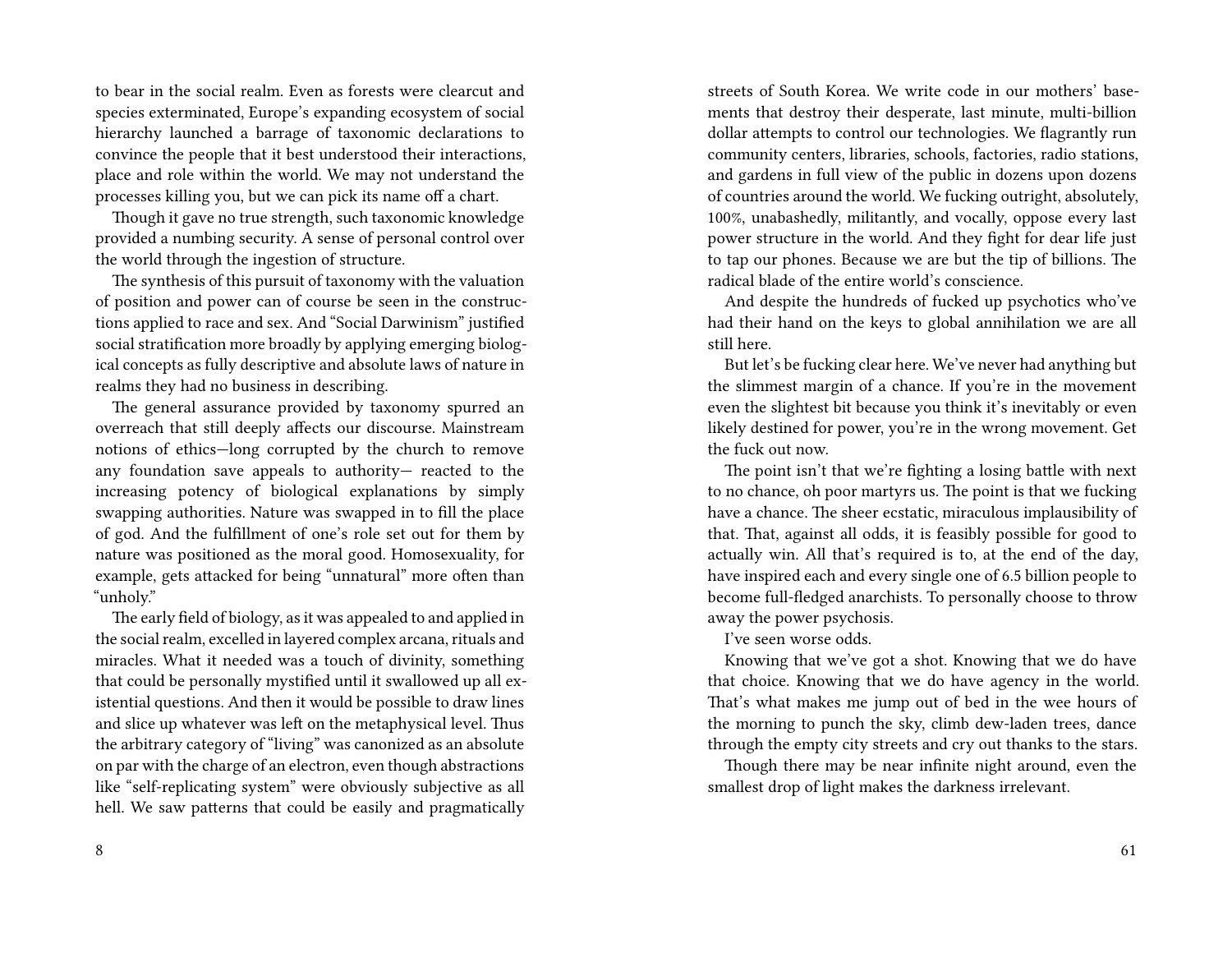But, yes, it will not even near the infinite amount of oppression we risk if we continue to pursue technological advances. As technology grows so do the stakes. Things run faster. Collapse, Armageddon, the Police State… one deviation and any of them could take the entire world.

But they're not the only ones.

The internet has seen far greater propagation of anarchist values than anything else in history. With every technological advance the struggle has been getting more intense. While the sane have built telescopes and phones, the abusive spouses and tribal elders of prehistory have progressively gained tanks and fighter jets. Hitler's Germany couldn't even begin to rival the insidious powers rife across the world today. But neither does the Spanish Revolution hold a fucking candle to the anti-authoritarian insurrection bubbling in every city in the world today. The strength brought to bear by today's oppressive power structures is utterly without comparison. And yet they aren't winning. We can march on Washington in an outright black bloc two thousand strong and despite a military that amasses in every every continent on Earth, despite enough nuclear missiles to vaporize the topsoil, despite an economic system beaten into every child at birth, despite orbital platforms that can trace the flight of dragonflies, despite mobile EMPs that can cause car accidents without trace, despite an unprecedented coordination between every major nationstate on Earth so that they can archive 95% of their citizens electronic communications… they dare not even mow us down with bullets.

We took Seattle and all they could use was clubs, pepper spray and tear gas. We held Oaxaca for half a fucking year and yet they were so afraid of public opinion they barely killed anyone. We kill cops in Greece, blow up banks, prisons and police stations on an almost monthly basis, and yet they barely dare to respond. We still have a union a million strong in Spain. For a few months we were Argentina. We gather armies and armed with nothing more than sticks evict the police from the

described and pretended they were prefect and fundamental descriptions. So the chemically subjective impression of "life" is declared to begin at conception, et cetera, et cetera.

The churches bought in real fast.

Yet if self-replication is somehow an entropy-breaking signature of a divinely separate force, what of the stars? They grow, collapse and, in doing so, seed their own re-growth among the nebulae. Every piece of matter around us is part of that cycle. Likewise, a mystification of the information patterns of DNA breaks down in the form of RNA and quasinucleaic-acid carriers on the frayed edge of what's a complex molecule and what was declared easily recognizable by a lab technician. What counts as the "sameness" between one cell and another?Why not include the sublimation of minerals?

It can seem an inane difficulty, but these notions come to bear again and again in our political and ecological discourse in ways that can be deeply problematic, yet are rarely called out.

One tradition of primitivist thought appeals strongly to the notion of "complexity", something well defined in say computer science (where the arbitrary abstractions we choose automatically have real meaning), but not so clear-cut in the realm of cultures and biomes. You get authors like Jason Godesky arguing points that depend on humo sapiens being more "complex" than dinosaurs and dinosaurs more complex than say coral reefs. But for what definition of "complex"? We judge complexity based on how many "parts" we see in a system, but what exactly constitutes a part is itself hugely subjective on anything other than fundamental particles. We chose to talk and think in terms of particular abstracts agglomerates based on how useful such schemes are for us, not because things become suddenly magically more than the sum of their parts at say the cellular level. If dinosaurs are considered "less complex" than primates it's because we have more intricate naming systems for physical and behavioral details closer to our own ex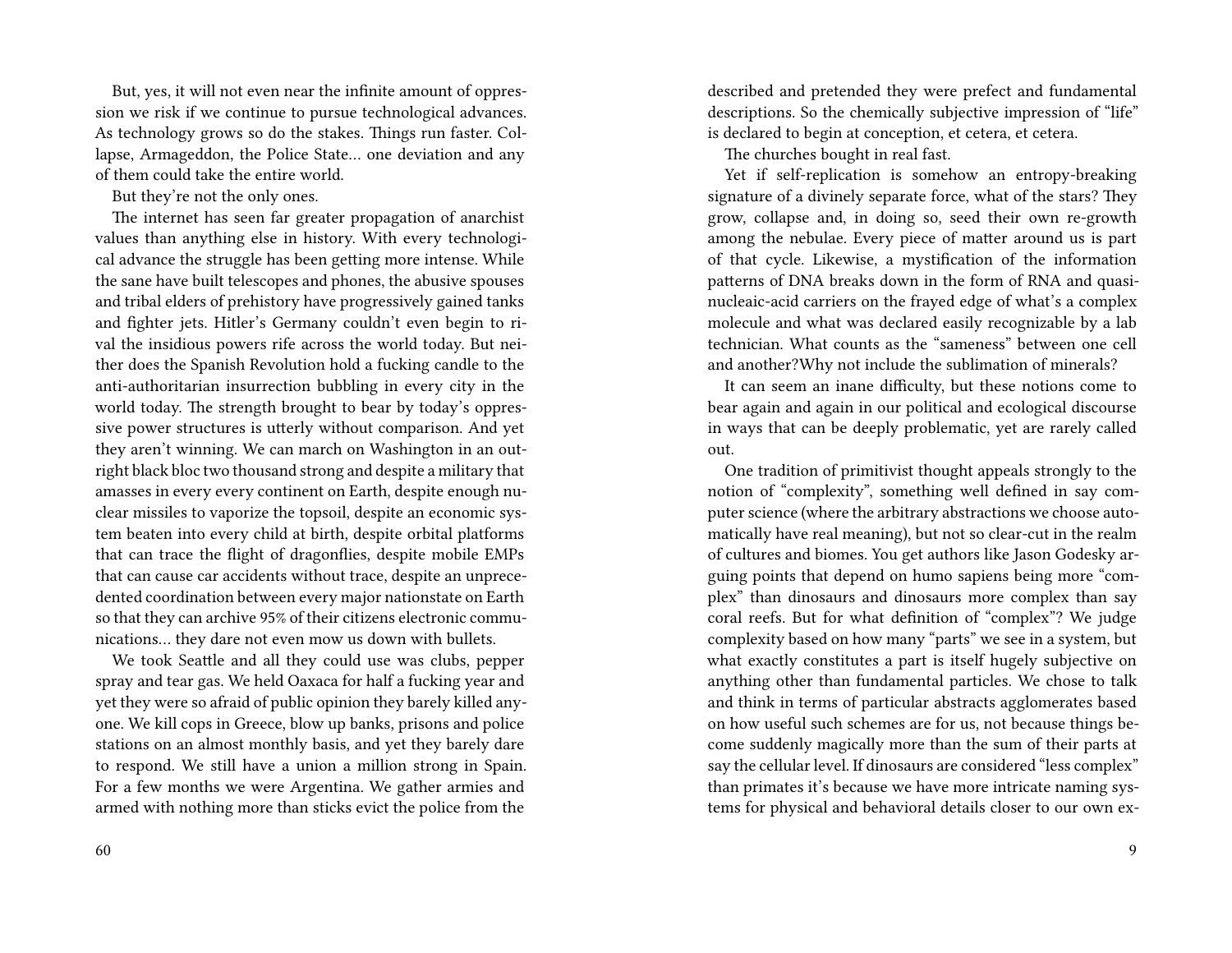perience. But from another perspective a coral reef can be seen as far, far more complex than a human being.

My point is that significant abstraction based in such taxonomies can end up worse than useless. While on a some levels—in the pragmatic service of some goals—they can be useful, we need to remain explicit about those constraints. There can be just as much, say, fundamental "diversity" between a given spotted owl & lemur as between two lemurs. Narrowly focused on similarities between patterns of DNA or macroscopic physical trends in physiology, our concept of "diversity" might even be applicable in the way we want it to be. But it won't necessarily get us beyond the assumptions, the working parameters, and the social hierarchies a given taxonomic framework is couched in. It's all too easy to slide into making too much out of false dichotomies between 'living' and non-'living' systems or 'natural' and non-'natural' arrangements.

While pragmatic on certain levels of discussion, abstractions of any deep ethical, ontological or existential significance that are predicated on Biology's conceptual distinctions are likely to be deeply problematic. Instead of copping out with loose and ultimately arbitrary abstractions, it behooves us to think in terms of the exact particulars and only speak of systemic distinctions that are grounded in objective fundamentals.

# **The biosphere is not inherently good, just highly dynamic**

Between the solar wind and its molten iron core, the Earth has a thin layer of water and nitrogen. Around 3.5 billion years ago, after the planet finished aggregating, this layer of fluid locked into a sort of homeostasis around the solid mantel. The various elements caught up in this turbulent process were forced into far closer interaction than they'd seen as

any honest, hard-working gene-hacker starts growing his own glow-in-the-dark butterfly wings. We all know it's probably only a matter of time before some GM foods haxored by a greedy and lazy corporate PhD spins out of control and kills us all. If corporate capitalism persists.

Which brings us to nanotech and decentralized fabrication in general.

On the upside we've got both the absolute end of scarcity and the fulfillment of the old dream wherein each and every "worker" controls the means of production individually. The production not just of model #12, but of practically anything they desire. …On the downside it means that one day each and every one of these "workers" will more or less have their finger on the button to Armageddon. Today one can make incredibly disruptive weapons if not outright WMDs with only a few thousand dollars. Imagine what'll be possible tomorrow.

So, yes, there's a tension there. A need to make the world a better place today, so that when such higher tech eventually becomes omnipresent there aren't any disgruntled folks to be cataclysmically angry about something.

We've got four possible futures: Complete Annihilation. Permanent Fascism. Permanent Post-Scarcity Anarchy. or Repeat Struggles Endlessly.

By embracing the drive towards more dynamic technology we reject perpetual struggle and try to chance it between the first three (not that Annihilation and Fascism are different in anything but cosmetics). If we go with primitivism and somehow survive the cracked bio-warfare labs we get Endless Struggle for a lengthy period followed inevitably by Complete Annihilation. The human drive for greater contact and deeper channels of experience will press up against the permanent technological limitations of a post-collapse Earth and conduct such physical limitation into the social realm. Oppression will be rampant.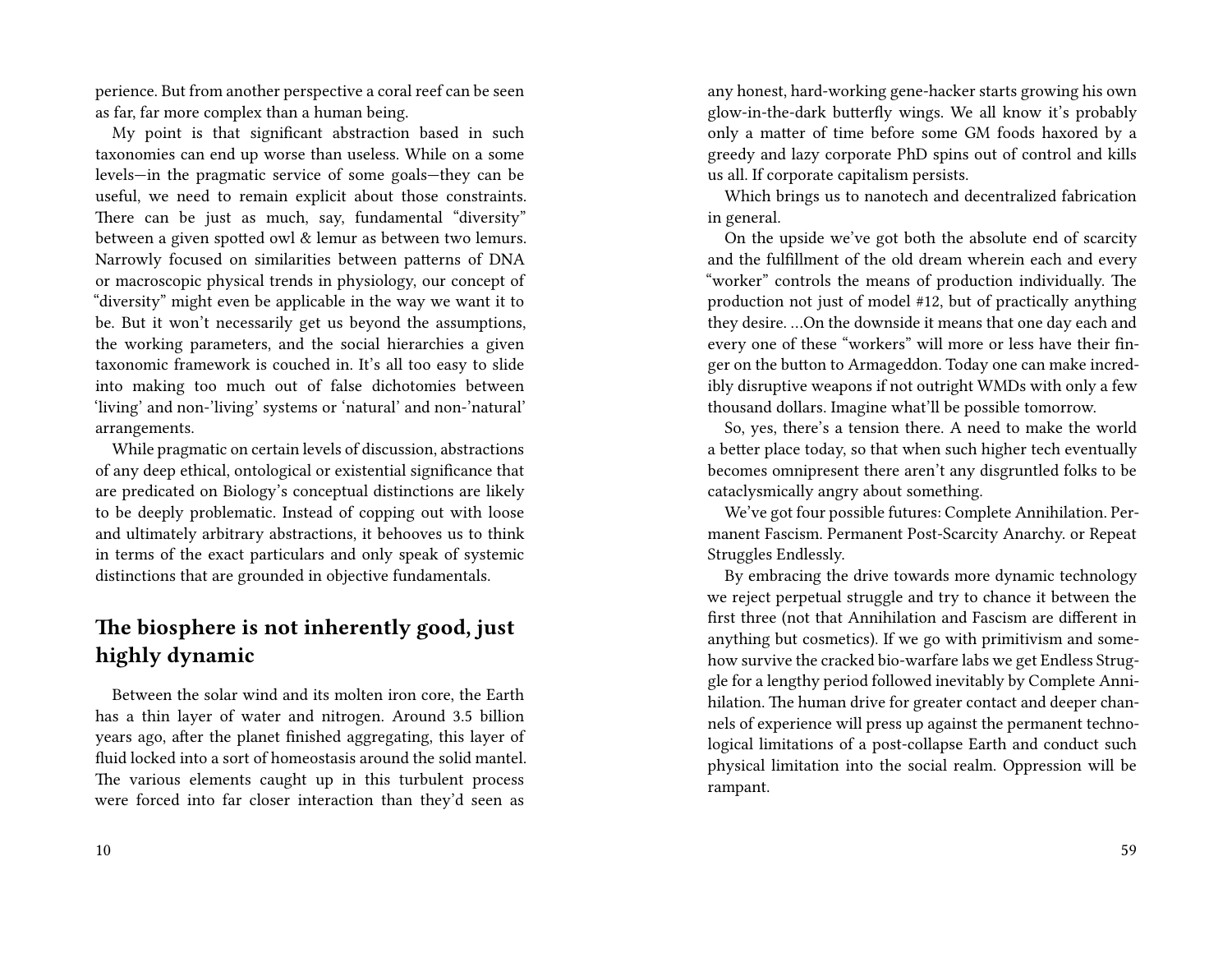commonly valued, it will be practically impossible to rule or coerce others.

Authority is derived from information scarcities and a postscarcity society would annihilate the very concept of state secrets. Freedom of association and basic tools of defense would make prisons and, in fact, all retributive systems of "justice" starkly purposeless. Through uncountable processes the desire for freedom and social connection would make any anarchy so effective as to make even the very idea of sitcoms seem insanely dystopian.

…Which brings us to the second field of technological advance, self-knowledge. As medical knowledge moves out of the bumbling script-kiddie realm and into actual understanding, we'll gain such strength and security as to instantly abolish almost every major cultural -archy. Sex, "race", gender, prehensile-tail or no prehensile-tail… all that stuff will dissolve. The most immediate physical limitations that facilitate power psychoses will give way. When we master biochemistry to the degree that we actually know what we're fucking with an incredibly potent window will open up to us.

Self-knowledge and agency in the workings of one's own body is a big deal, and unlike the destruction of public privacy it's hard to imagine any downsides to achieving having such. I mentioned how there's not even the barest of pretenses that primitivists are on the same side as transfolk. But birth control is an even bigger issue. Would you really trust your body with some herbal concoction? Oh, wait, nine times out of ten the primitivists hawking "indigenous" forms of birth control are talking about someone else's body.

Of course it's true that as things stand, with greater medical refinement, the lethargic small-mindedness of our current market would acquire greater potency. And, indeed, so long as a corporatist economy has a hierarchical stranglehold on technological development (which pretty much boils down to intellectual property), chances are we'll be fucked long before

dust between the stars. Due to the nature of the planetary formation much of the surface experienced large and decidedly uneven outbursts of energy. Unusually extended molecules were formed and destroyed as fundamental particles followed entropy to lower energy states all while pressed up against uncountable trillions of their fellows.

Eventually the most violent energy outbursts died down and the resulting elemental muck settled into more efficient and locally sustainable patterns of relational structure. The free-floating O2 molecule became a quite popular pattern of arrangement as erosive molecular aggregates liberated it from the surface's iron rocks. Another popular arrangement that stood the test of all those trillions of interacting particles and molecules was the amino acid. Of course, this was a far broader generalization of inter-atomic structure and, unlike the simplistic O2, its existence depended on a much higher degree of interaction with the surrounding muck. Such increased interaction, in fact, that, as entropy played out the Earth's ocean/atmosphere, it emerged primarily in close conjunction with much larger agglomerations of closely interdependent molecules. In the background of all this an almost unnoticeable mass of sugars rolled themselves out and transmitted structural information to their surrounding proteins. The planet cooled and these sluggish uber-massive molecular arrangements gained ground against the more fiery radical arrangements of yester-eon. Today about two trillion tons of matter on the surface of the earth is intimately associated with these deoxyribonucleic acids. And the sum total of these fluidly interrelating positional structures of matter is today referred to as the Biosphere.

There are many cosmically descriptive attributes that could be applied to this planet's scummy outer film, but the most important is by far its dynamicism.

Neither an expansive vacuum of distant, weak and slow interactions nor a positionally locked, brittle over-structure, the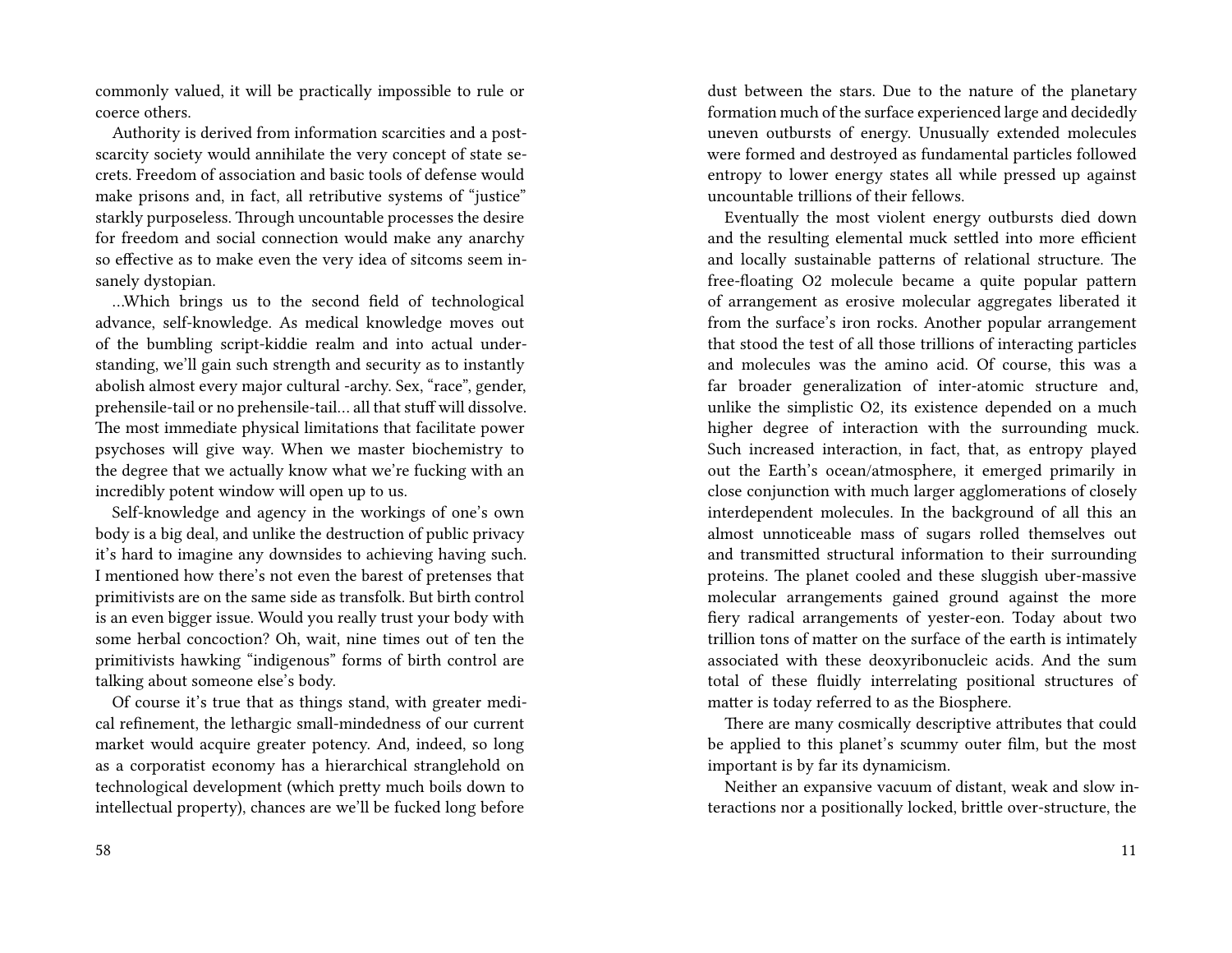biosphere is characterized by relatively in fluid change. That is to say interacting forces play out with significantly sped up changes in relative positions. Of course that's not to ascribe to it the properties of some perfectly dynamic super-fluid.

Rather, the Earth is simply dynamic enough to buffer the emergence and mobile propagation of rough, low-density information structures. Like us.

Our biosphere is organized in stratified layers of fluidity. From particles to molecules to cells to organisms. Given any arbitrarily limited system and the intention to convey information in the form of spatial relations able to withstand externalities, some fluid behavior is crucial. Those arrangements which survive and flourish in such dynamic systems do so though grassroots propagation. And the resulting landscapes are characterized by redundancy. By coalescing into autonomous actors they achieve a sort of distributed adaptability that morph around blunt obstacles and seep into their surroundings.

Compared to a rock, a puddle of water is very dynamic. A maple tree's probably going to be a whole lot less dynamic than the puddle of water. But the rock's not going to do much at all. The information structure contained within the arrangement of its particles isn't really going to apply itself to the surrounding world as be applied upon.

The rock, of course, can store quite a bit of positional information. These days we, as a society, spend quite a lot of time saving porn and MP3s to rocks. Because, it's worth pointing out, the structures in the rock generally don't spontaneously flow apart. At the same time, however, such brittle frozen structures are incredibly unstable in the face applied contact and motion. But that's okay because though dynamic systems erode entrenched structure, there are still ways to convey and apply positional information.

The maple tree's DNA, for example, in proportion to its total resulting weight, may not pack away an impressive number

public privacy. Everything you do in the presence of others will eventually be able to be remembered in perfect clarity and such memories instantly transferred to others. Inert matter will evolve a deeper capacity for recording. Our footsteps will be apparent to anyone who cares to look.

To the degree that the government or any power structure manages to secure control over this process they will gain absolute power to define truth. And, of course, absolute knowledge of their constituents. Which will threaten to permanently quash any semblance of resistance. Though some distorted liberal populist democracy might survive in such a state for as much as a century, the fascist tendency will evolve the institution rapidly. And if the state successfully eradicates the grassroots development of rival technologies, permanent perpetual fascism will be assured. Humanity will be progressively regulated into machinery and the sum structure will die a heat death, our unthinking bodies locked in step or something. It doesn't really matter. In the onset of global fascism, whatever its form there is a point of singularity past which we can only die. Don't believe that insipid shit about "so long as there is one beating heart." Let me tell you, they'll have a big fucking board displaying every heart that dares to beat. And then the robo-wolves will get 'em.

However, to the degree that our accelerating information tech is decentralized and access to it is equalized, our natural antibodies to abuse, oppression and control will engage with extreme efficiency. The externalities of our actions will become instantly apparent and there the "tragedy of the commons" will cease. It's worth noting that, in the absence of centralized power, individual and consensually arranged mutual privacy will continue. So long as anonymity is publicly desired in any venue, basic market forces will supply it. But it won't help you get away with murder. The main result will be that, since access to any information desired will be distributed and truth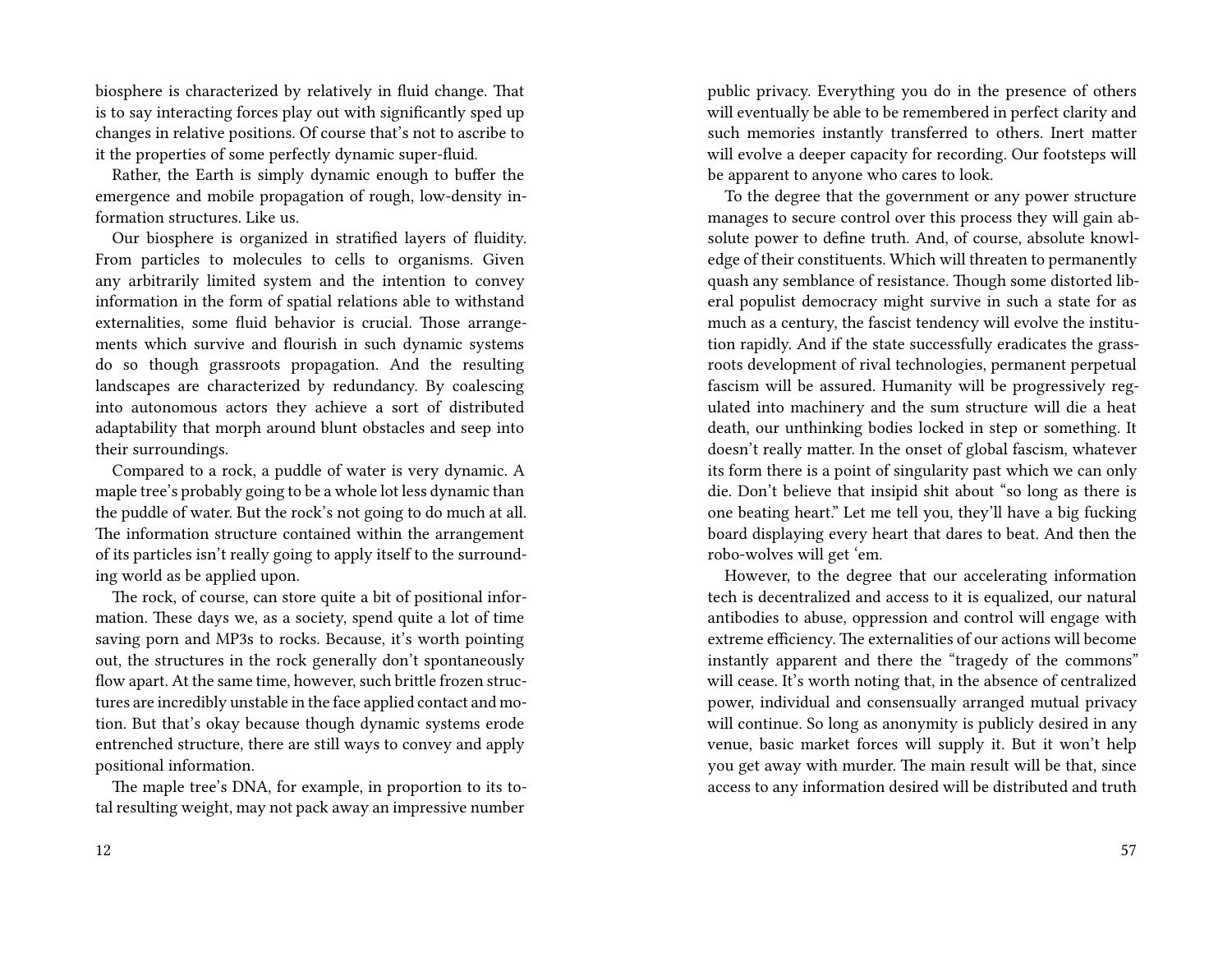a quick buck for one's family. Christ. Even thinking in those terms gives me a headache. I honestly have no clue how the collapse cheerleaders can sleep at night. …They're certainly not sleeping with transsexuals, epileptics, women with small birth canals, or anyone alive thanks to continued surgery, medication or mechanical assistance.

So if not collapse, and not some sort of draconian social imposition of arbitrary technological limitation, what are we left with?

Well, right away let's make clear that a stasis with our current technology via some unmitigated classical left-wing anarchism would be unsustainable. Never mind that work is hierarchy in action, the very factory infrastructure that many syndicalist and communist or schemes revolve around is utterly illogical. Though primitivist societies may be more oppressive, such doesn't change the basic physics of our biosphere. Technological change is needed.

It's a pretty common flippant assertion on the part of primitivists that the only endpoint for technological advance is a nightmare of fractal chaos and mechanical death. I think this is some pretty fucking ridiculous immature masturbatory nihilism. Certainly our technologies could go all kinds of nasty places. But I don't think the "upbound technological curve" that futurists speak of these days is heading in any of these directions. And I certainly don't think a world of infinite technological possibility would make fascism an inevitability.

If we are to presume continued technological advance in the general direction of greater dynamic integration, we must consider the consequences of more fluid information technologies, mechanical refinement and biochemical mastery. (We can more or less ignore transportation tech, as it doesn't matter where or in what context we locate a society, these same basic realities will remain.)

As far as information technologies go, it's obvious that advances will progressively bring about the dissolution of of gigs per cubic inch. But it preserves and applies such informational structures in such a way that an ipod, abandoned on mountainside, would be hard pressed to match.

Through dynamic engagement with environmental complexities, structure can be rooted with more survivability and consequence than a less dynamic one would find. The structure of a hunk of concrete is not very dynamic, and a brittle hunk of concrete embedded in a far more dynamic system will not last very long.

The positional structure of say, concrete overpasses, doesn't have as strong a history of dynamic participation in the Earth's scummy outer film as say, humanity. And, as the human body is an emergent structure highly interconnected and participant within a rather dynamic system, our own structures are somewhat colossally interdependent with all the other watery stuff whirling around us.

From our vantage point as homo sapiens, the Earth's dynamic system usually looks great! But let's remember that there are no huge metaphysical engines driving the whole thing just to sustain the crude information structure of 'humanishly' arranged deoxyribonucleic acids bumping about in scummy water sacks. The Earth wasn't made for human bodies. Human bodies were made for the Earth.

And all that means is that our template survived two million years of stabbing rabbits to death and picking strawberries. It does not mean that going back to stabbing and strawberries would still cut it for us in another thousand years (even if we had never taken up our new dastardly practice of planting carrots and wheeling around carts). Who knows? Fact of the matter is some dynamic turbulence in the Biosphere could spontaneously wipe us out any day. Following our original position within the greater biosphere (even with some mild evolution) guarantees nothing. It is simply an informed shot in the dark. Good chances but a rather hands off abandonment to fate.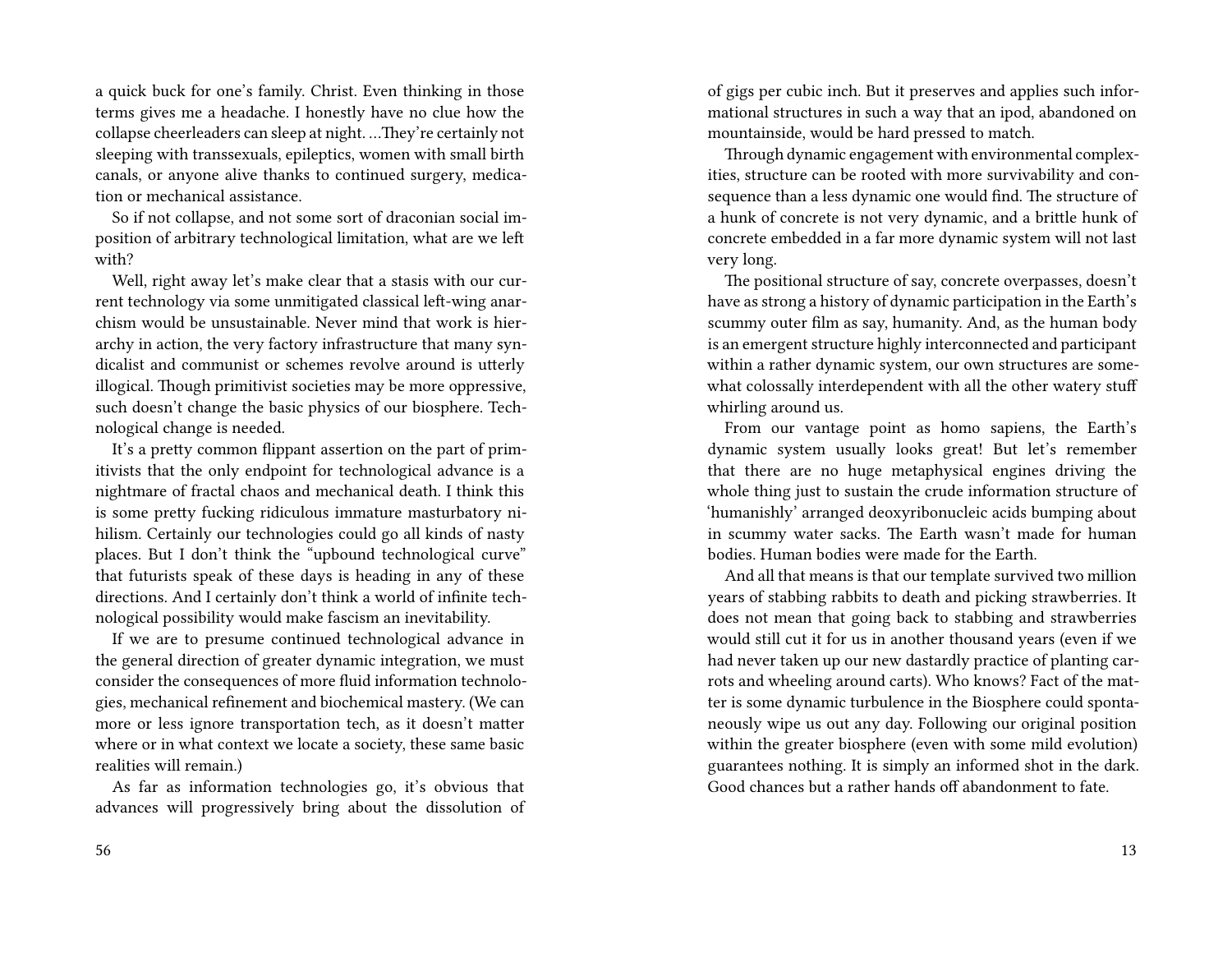Yet, at the same time, it should be so obvious as to go without saying that suddenly slapping concrete over  $1/10^{th}$  of the Earth's surface will almost certainly effect a non-humanfriendly result. No matter how many of your summer homes you make out of cob.

#### **Humans can choose our dynamics**

We exist immersed within a dynamic system and remain deeply dependent on its conditions. At the same time there's no denying that we can affect both our local conditions and the system as a whole.

On the face of it, this appears to present us with the two extremes: We can strive to interact with our external environment in as close to the same manner as worked twenty thousand years ago. Or we can seek different ways of engaging with it.

To the degree that we choose the first, we throw up our hands at the thought of out thinking millions of years of evolution. Uncountable trillions of calculations were involved in the formation of our bodies and ecology. Granted, the Earth isn't finished processing through all the fluid interactions of its scummy crust—and when it is, there will be nothing left but, in the short term, it's certainly amenable to assume that enough of the overarching patterns of equilibrium involved in our upkeep will be maintained for a few dozen more millennia. …Provided we continue to participate in roughly the same manner.

The second option, deviation, is, at least evolutionarily, a great tactic. But the most efficient processes of evolution take steps inversely proportional to the evolving structure's size. The greater the trial, the greater the error. Large scale structures have more net components involved and thus more

# **Hard though the struggle may be, the ease of partial victories will always cost us more**

Demand nothing less than everything and take whatever you can get. But don't take at the expense of gaining further ground. It's a simple premise. Take pie, but don't trade way any hope of taking the pie factory in the process. Take whatever scant freedom they allow but, for the love of god, don't ever cease fighting for infinity. We have a cuss word specifically set aside for people who do that: Liberals.

Primitivism today exists at the nexus of a modern trend in Anarchism to embrace only what's "winnable" and dismiss the rest. The consequence is a race-to-the-bottom in laziness. How to get the most dramatic of victories with the least expenditure. The crash, of course, is the natural endpoint of such regression. The promise of massive social change with almost zero personal exertion. (And cinematic scenes of explosions and mass struggle are always more aesthetically pleasing than tame FNB gatherings.)

Don't get me wrong, the problem with collapse is not that it's too easy a solution (no one should have to bleed to see change in this world, martyrdom is for nihilists, people who give a shit what others think about them and closet authoritarians). But even if we are to momentarily ignore the fact that it's impossible, the primitivist dream paradise doesn't go far enough. The nature of The Crash sets permanent limitations to future generations. If logging CEOs don't give a crap about humanity 500 years from now, primitivists most definitely don't give a crap about humanity 100,000 years from now. Because somehow violently murdering 6.5 Billion People to supposedly make a better world 500 years from now at the expense of our ancestors longing for rocketships when the next meteor hits is supposedly better than killing off some spotted owls to make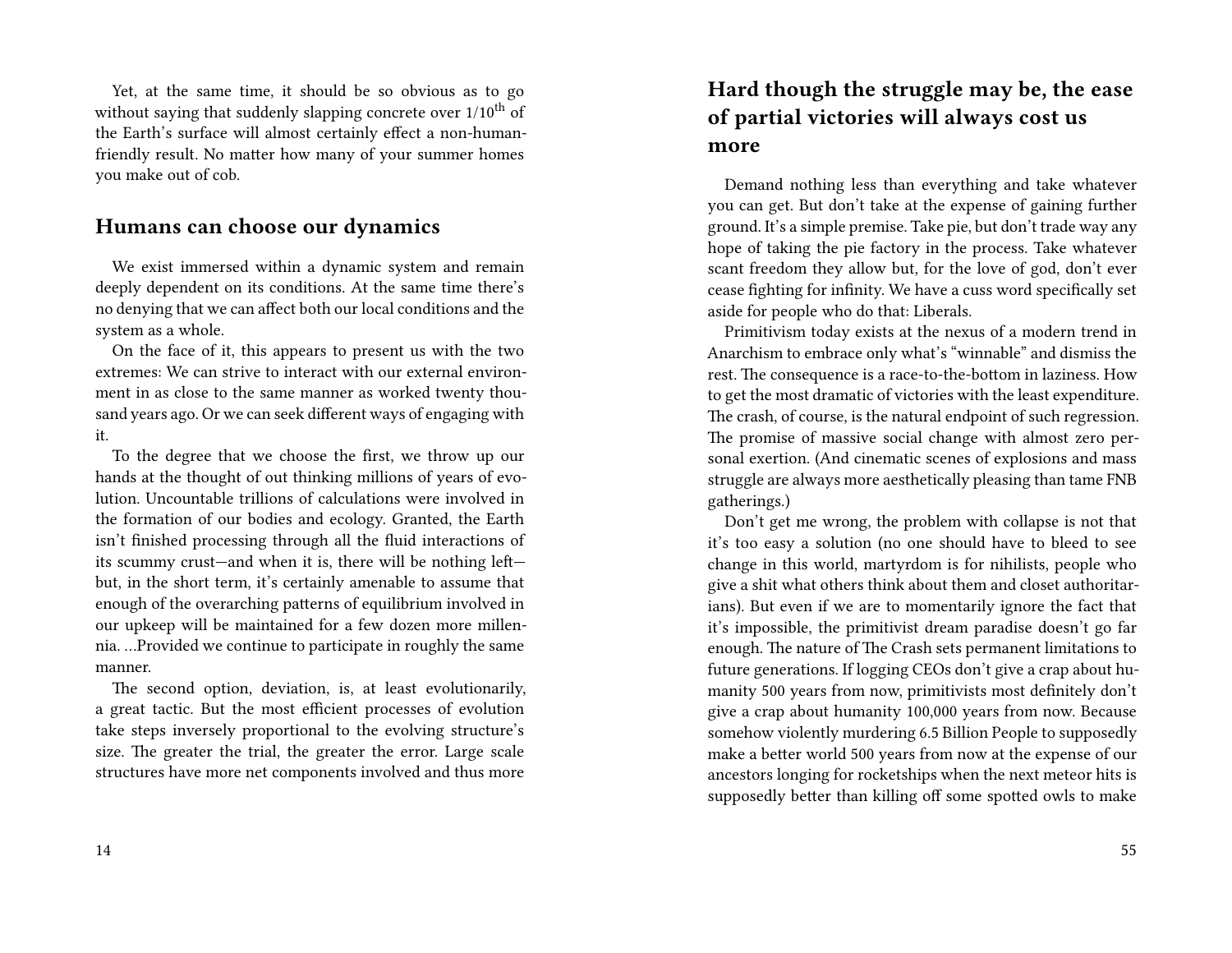disregardable. Closed system analysis is simply an insufficient basis for declarations of inevitability.

Furthermore, such space expansion is far from a simple postponement of the same story. It's simply impossible to apply the systematic tendencies, constraints and realities of Earth to the heavens. Even if we do decide to expand rather than just utilize astral resources as a platform to fix our relationship with the biosphere, relativity will immediately quash any empire building or any centralized civilization. You see, the very nature of space-time dissolves rigid structures on truly macroscopic scales. There can never be any galactic empires (even ones that later crash from diminishing resource returns). It's impossible. Yet at the same time there can still be connection and enough individuals immediately connected as to dissolve regional oppression and authoritarianism. Furthermore, and here's the absolutely critical component, humanity will become truly distributed and redundant rather than intractably interdependent. No longer trapped within a biosphere pressed between walls of desolation and rigidity, we'll finally shed off this mistaken iteration of sedentary life and return as huntergatherers between the stars. Tribes of lessening of material interdependence, much larger sustainability and thus larger market pools for anarchy to blossom. With perpetually plentiful resources for every diverse desire.

Contrary to popular assertion, we are not machines grinding out the inevitable, consequences of our environment, ultimately controlled by everything around us. We are neither mere products of our food supply nor inconsequential components of an already written collapse. We're smart people and we can make choices. We can reach out, explore, learn and we can invent. We can choose connection rather than isolation and we can choose to see the externalities of our actions clearly. We do not yet live in a closed system. There is still hope.

Asserting otherwise does more than buy into insulting social mechanism, it develops and reinforces such.

points of interaction with the external dynamic system. A single misstep has larger consequences.

The best way to sneak around this dangerous process of physical trial and error is conceptual modeling. We can think through possible changes to way we interact with the world. We simplify perceptions into cognitive structures and then allow them to evolve against one another in our minds. The resulting successful structures we then translate back into external form.

This is technology.

It's the process of how we choose to arrange our interactions with the material world. Loose every day associations of bulldozers and computers aside, this is pretty all that the word "technology" means.

Problem is, the greater the abstraction involved the greater the imperfection. Symbolic representations diverge from material behavior as, by nature of their comparative simplicity, they cannot calculate every interaction in a fluid system. "Chaotic" behavior thus emerges as a phantom remainder, left behind to torment the carefully calculated and brittle structures we so proudly abstracted.

It's one thing when it results in a snapped vine rope, it's quite another when the structure at hand coats the entire Earth. But, regardless of degree, in every technological channel we might use to interact with the material world, whether it be through our traditional biological bodies, adopted behavioral patterns, symbolic logic, mechanical tools, or agglomerate ecosystem, our ultimate choice is between fluidly integrated structures and clunky or tractionless structures.

This is the greater truth. Our choices are ultimately a matter of dynamics. Rather than a choice between two sets of patterns, "technology" and "non-technology," every manner of interaction with the world is a kind of technology. What matters is their efficiency in providing the most fluid contact with the world.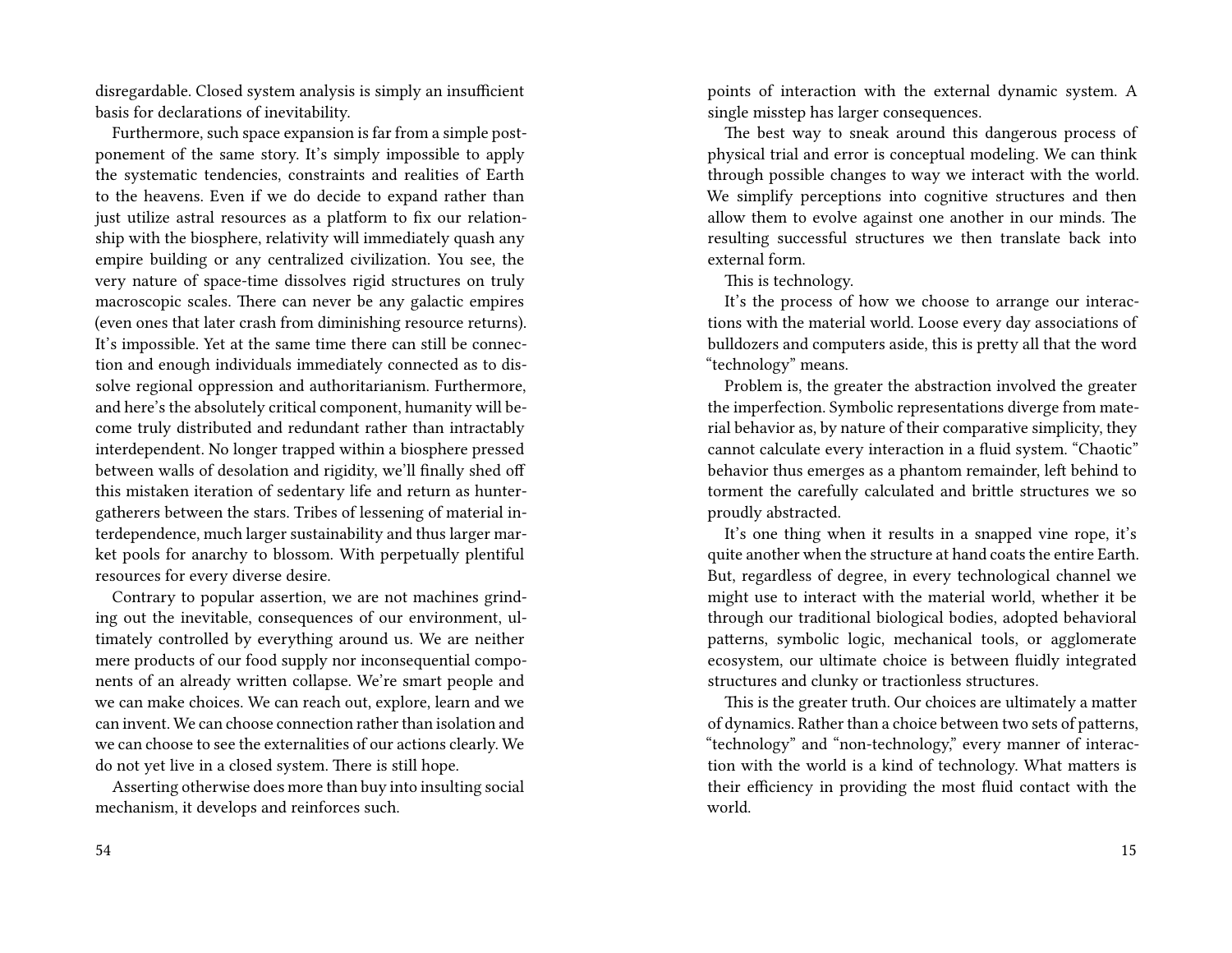#### **Role-filling is an ethical abdication**

We do not consider "I was just following orders" to ever be a good excuse or moral justification. Neither is, "I was just following my role in nature."

Though of course it's ludicrous to imagine our ecosystem personally issuing commands to Nazi stormtroopers, the basic issue of abdicating personal spirit and responsibility to external authority is the same.

Outsourcing our lives into the control of external systems is a surprisingly accepted practice in our society and whole swathes of people have come to believe that in doing so we can escape the energy of vigilance and self-animation. So vast is the acceptance, that there's a general sense that actions committed while self-placed under some external authority are, in some manner, of less personal responsibility than would be otherwise true. As if the choice to abdicate choice could ever be less egregious. Whenever we accept a form of external authority, we chew away at the personal processes of thinking and living in a sort of selective internal suicide. But rarely does it stay internal. And what once might have been abstract and largely benign, if still a centrally accepted personal axiom, begins to noticeably seep out into our actions and intentions.

It's no secret that our most glamorous hierarchies and evils are assisted, if not entirely held up, by such abdications.

Some of the most instantly recognizable and specific cases of role-filling passed as morality come from the Christian church. From semi-broad conceptions of manners of personal position within a larger system as moral goods, to actual behavioral code pounded into rocks, such conceptions of external morality have been adopted and fleshed out by many sincere people striving independently. …And, of course, inexorably lead to empowered hierarchies and the justification of outright law.

In contrast, the extreme back-to-basics of ecological rolefilling do not directly lay down the specifics of some universtirring into the pot is going to become more pronounced. And on a biological level this is going to be catastrophic. See the only defining feature of the biosphere is that it's dynamic. A big bundle of scummy fluid. Taxonomic conceptual structures like "interdependent networks of species and fauna" are just incidental arrangements of macroscopic structures. Fuck, what makes you think DNA will naturally survive into the next iteration of the Earth's crust?

The Earth's scummy surface is just going through one mild iteration of entropic chemistry. Frail semblances of repetitive structures and mild plateaus in overall energetic interaction do not make for any realistic security. And with the rise of our civilization we've just kicked the shit out of whatever momentarily normalizing patterns may have been buffering us.

There is no magical restoring force of equilibrium in the biosphere to something in any way compatible with life, much less humanity. The "natural state of things" is a vicious myth propagated by the church of biology. There is no real probability that, come a collapse, there will be a role for us or anything like us. And there certainly won't be in a few more million years.

To embrace that is to embrace death. To push our dependents, the rest of society, our own dreams and desires beyond a periphery based on their relevance to immediate physical guides. To embrace role-filling within constraints. To embrace limitation. A finite set of possible existences. A normalization away from contact, experimentation and evolution in favor of immediate usefulness, our functionality as biological cogs.

The psychological and sociological effects of acceptance alone are reason alone to fight the crash till our last breath.

But hope is more than rational, it is almost justified.

The limitations presented by the Earth alone are not reasonable guidelines to the future. Vast and significant social forces, both authoritarian and anti-authoritarian are very much in the processes of following our desire for contact beyond our immediate puddle. And the consequences of such are anything but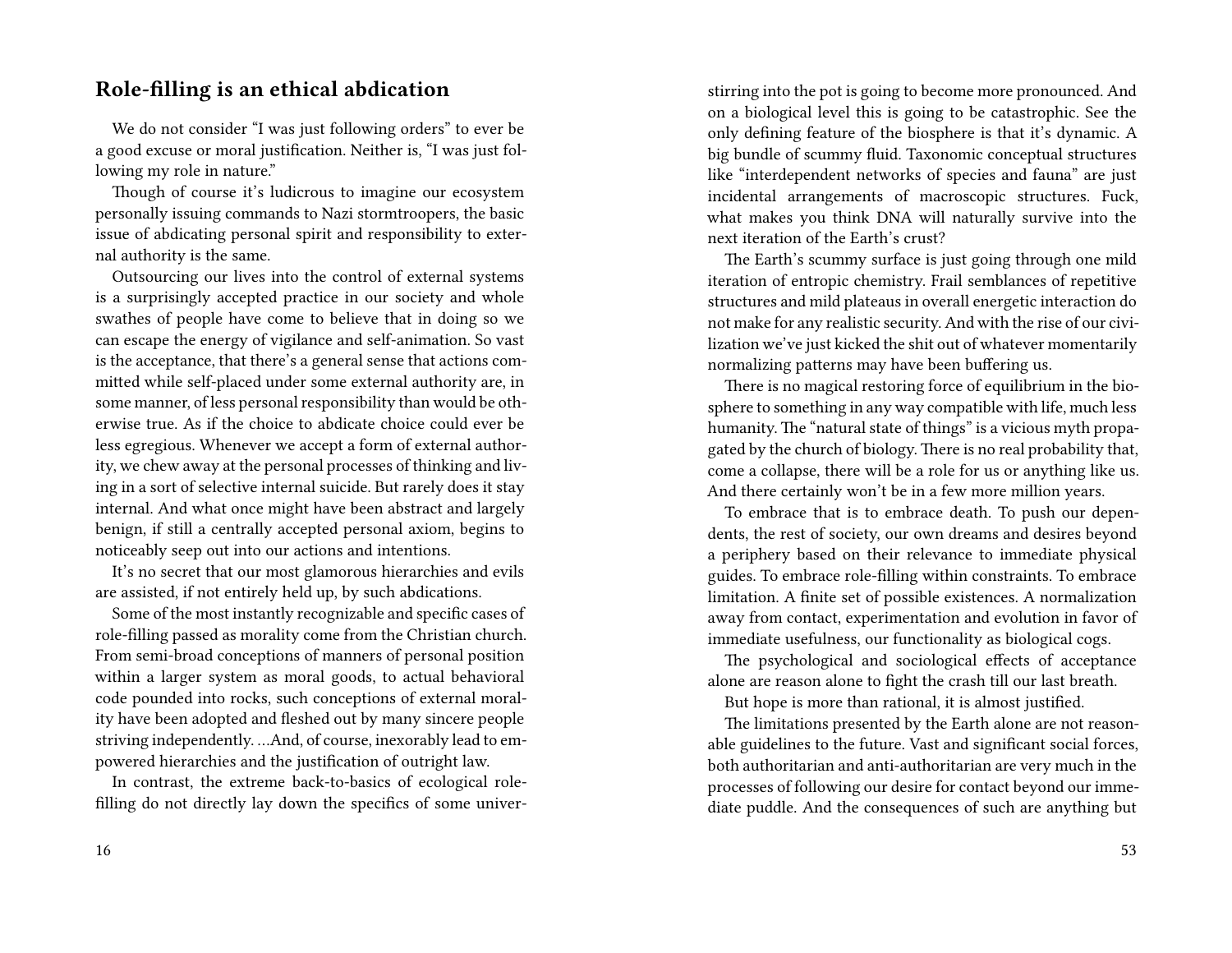deviation will carry with it a direct price in terms of energy or food.

And the ministates? They will simply assist in further ingraining the memes and cultural psychoses of our current society. The logical progression of our balkanized suburbs, a society that protectively contracts into little closed zones of ingrown hierarchies. They will finally know safety from the globalization process of communication and competing ideas. Although the trite physical comforts of modern civilization will disappear, it will ultimately be a huge relief to many. Social hierarchies and oppressions will continue free from dissonance, with reason to further march down the path of nihilistic mental rigidity.

Furthermore, any serious technological collapse will bring with it a vast ecological collapse.

And it's a perfectly reasonable possibility that humanity, or even mammals, will not survive such. Never mind the very real possibility of nuclear winter (and no, your survival skills are not going to be able to protect you from that kind of radiation) or the windows finally cracking on the Pentagon's biowarfare lab, the plain and simple reality is that we're in the middle of the greatest alteration to the biosphere since before the fucking dinosaurs. And, as the computer guts decompose in the abandoned suburban homes, as the last bits of localization self-imposed by our civilization's infrastructure breaks down and the sheer energy of our chemical blasphemy finally merges into Earth's outer fluid, a fucking gazillion butterfly wings are going to flap with all their might. As the biosphere's non-linear dynamics reaction to these last few centuries of sudden and violent alteration plays itself out, the biosphere is going to change in a big way. You don't make that degree of drastic chemical and macro-physiological revisions without expecting turbulence. Whether or not we peaceably and instantaneously evolve past fossil fuels tomorrow or all die in some mega-collapse, the effect of the shit we've been

sal moral code, nor do they posit precise moment-to-moment structures of action. What is done instead is far more insidious, it embraces a generalized sense of external authority. The broad presupposition that we have a place within a larger system, and that our following of that externally defined role is a moral good.

In short, that the external world should rule us.

The fact that these external notions are more material than social is an important detail, but does not change the underlying movement towards abrogation of personal spirit and responsibility. (And the mediation of material structures into guidelines for one's personal intent and action often comes through social instruments.)

By supporting chains of governance in the abstract, such ecological role-filling ultimately throws away agency in self-definition and self-determination …even though it may not have yet settled on particular rigid structures of personal participation.

The inescapable problem is that after embedding oneself in external causal sequences one cannot be assured of any moral force remaining in them much less being inherent. Reframing and constructing one's life according to say ecological equations or drug-induced instructions from an owl-spirit, though superficially different in structural source, are identical in nature. They can justify anything.

And over many iterations, though such external forces may have been first broadly interpreted so as to produce anti-authoritarian behavior, without an internally emergent motivation, they will justify anything.

The rejection of civilization and technology in favor of ecological role-filling, on the face of it, can't help but appear socially conservative. Still, most if not the overwhelming majority of primitivists have imported enlightenments from progressive movements of deconstruction, seeking to meld anarchist branches of queer theory within the critique of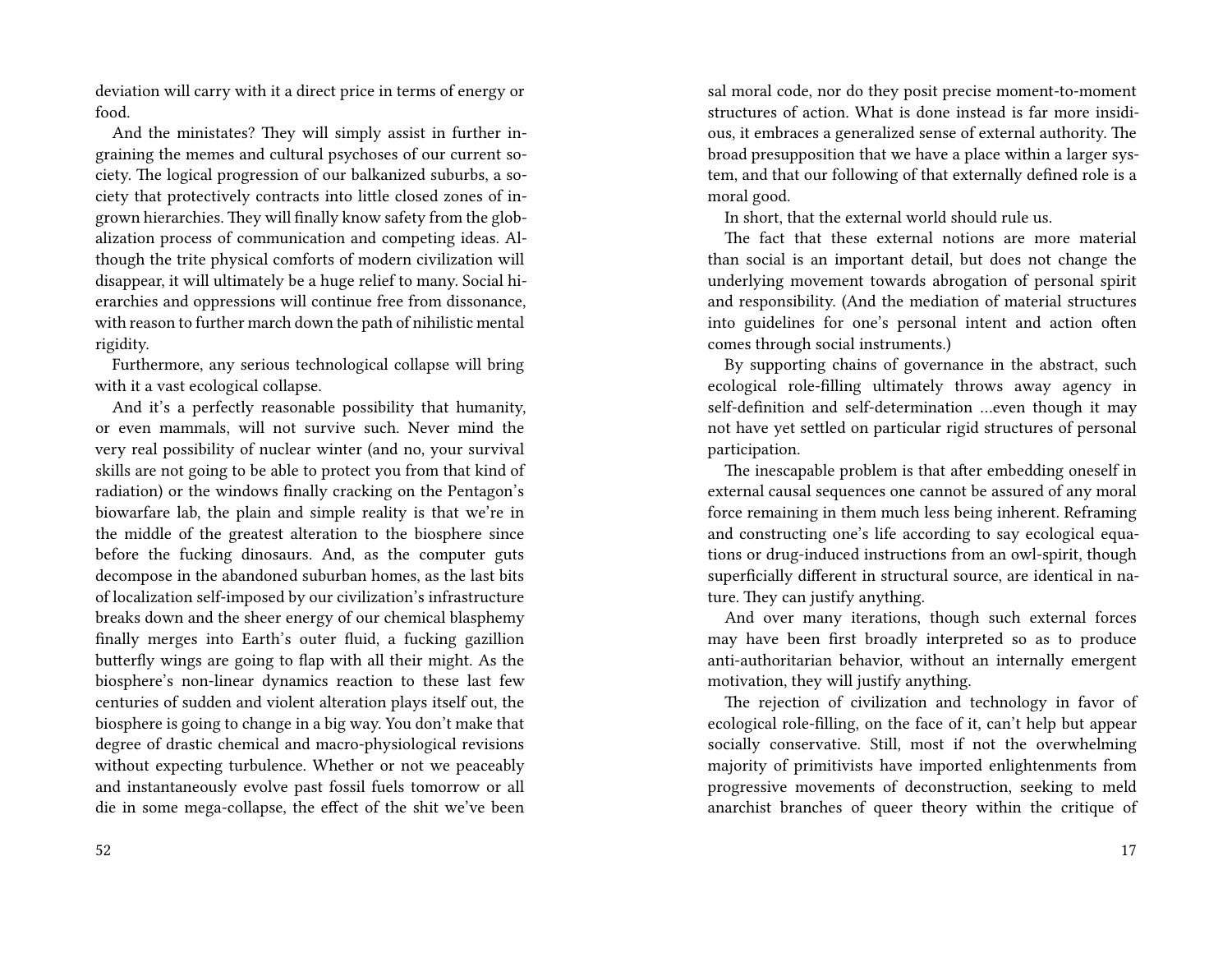civilization. Despite anarcho-primitivism's macho appearance and reputation within the community, progressive perspectives and deconstruction of sexuality are widely embedded with the banner of green anarchy and some of the most energetic advances and popularizations of anarchism's interpersonal insights have come via green anarchist ventures. (Nothing makes folks face gender roles like a winter in the forest together.) But, while there's been some dancing around biological role-filling in regards to gender, one universal line been drawn, as it is inescapable from the most basic premise of anti-technology: However much primitivism's role-filling might be stretched to embrace the variance of gay, lesbian, bisexual, and even some limited queer identities, trans folk are right out.

Because one's biological body is a component of one's role in the greater system that can't truly be changed without technology. The greater alteration of one's body's dynamics, the more dynamic (and from our point of view complex) the applied technology must be. This occasion of an anti-civilization interpretation of the environment's orders is but one sharp and early consequence of primitivism's broader-embrace of role-filling. Even worse ones are certain to come.

As primitivism turns outward for direction from (interpretations of) ecological systems, the divergence between their resulting codes of action and our common feeling of a moral world will deepen. And one can only begin to imagine the depth to the insidious changes capable of spreading after a crash. When the touch of role-filling becomes more immediate. The embrace of one's position within a system internalizes and emphasizes one's connections to the system until the core person is subsumed and replaced by them.

restricted, old psychoses will take root. Some tribes, by sheer luck, will end up isolated from one another and will achieve some equilibrium of blandness. But most will not.

If civilization collapses what emerges will be pretty fucking simple. The gun-nuts won't fade away as their guns rust, they'll fucking expand little fiefdoms. If the crash is particularly bad on the environment this'll make for universal unending tribal violence (a few magnitudes worse than pre-Colombian Northern America, but granted, not hyperbolic road-warrior dystopia). If the crash is anything but utterly catastrophic it'll simply shatter the nation state system back into feudal age principalities. The wealth, values and structures created by civilization will still exist. The same dread forces encapsulated by "civilization" will still exist. The only difference (besides the incredibly horrific living conditions and death rates within) will be the frail niche capacity for autonomous societies on the periphery.

But even if these autonomous zones are fully utilized, they will still be incredibly dependent upon the horrific society around them. Deeply intertwined in the ecology. They will be the new bourgeoisie. The suburban autonomist paradises. Never mind that undermining the overpacked ministates (and consequently accepting or dealing with refugees from such) will not be in their best interests as the ecology couldn't handle influxes of hunter-gatherers our of slave-agrarian societies and that inside/outside dichotomies would kill any potential anarchism in the long term… The basic reality is that they will have lived through the most traumatic and vicious event in Human history and that, to even begin to function as a people, they will have to divorce themselves from the rest of humanity. They will have to create hierarchies of human value based upon relative positions and roles. "Diversity" in whatever jumble of associations one has, will not be desirable because it will not be sustainable. Small forms of localized and specialized change will be accepted while any form of serious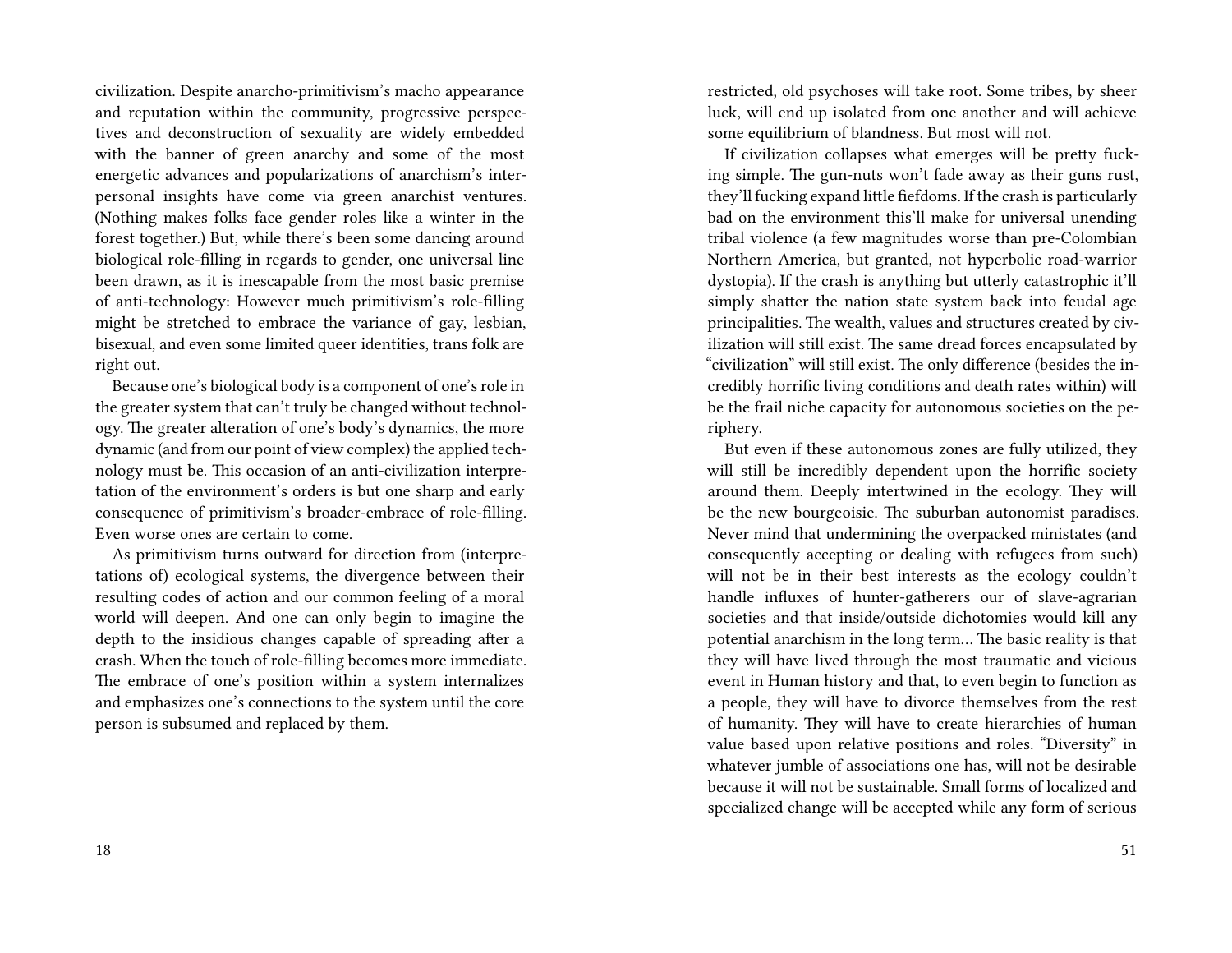mains will progressively become useless. Our fossil fuels will be almost impossible to reach and the little we acquire will have to work far harder to build far less. If we fall there's a very real chance we will never be able to get up again. That will be it.

And make no mistake about it, the crash will suck.

Our lives will be, on the whole, more horrid than ever before in history. You see, what's being glossed over is that, though advanced technology in the form of wifi mesh networks and space-elevators may disappear permanently, we simply won't lose all the technologies created by this civilization project. In fact, it looks like we'll default on middle ages technology. With all the oppression that makes for. And heavier restrictions on anarchist organizing or resistance.

Serious metallurgy will peak as will, obviously, fossil fuels, but metal won't peak as much. When the last major nation states succumb to entropy and the survivalists' bullets have finally run out, the resulting tech level will not be pre-agrarian stone age, it will be a perpetual iron-age. Although complicated endeavors will be hindered, the loose distribution of scrap metal will democratize simplistic metallurgy. Oxidization will eventually deplete vast amounts of scrap iron, but enough mass deposits will remain immediately viable for millennia and enough modern metallurgical compounds will resist oxidization to likewise matter. Likewise, enough topsoil will be farmable in various ways for forms of agriculture to continue (and it will, because six and a half billion people don't just give in to reductions in food supply). Although it will be impossible to construct complicated circuits or analyze proteins, it will be very easy to construct swords, hoes, pitchforks, crossbows, and, to a lesser extent, guns. However the acquisition and smelting process will lend itself more to social hierarchies than to individualized knowledge. And with information technologies essentially annihilated, anarchists will drowned out by the fiefdoms around them. Paranoia stems from lackings in one's knowledge and, as information is

# **Individuals flourish with increases to their dynamic connections**

When our relationships to external material structures become poorly integrated, brittle and characterized by rigid control we become imprisoned.

A starving child, trapped alone, say, on a seemingly endless expanse of clay left by sudden drought, is obviously overwhelmed and overpowered by the change of integration with environment. We can even imagine such a doomed child perhaps only finding extended survival by listlessly licking up mud for nutrients. Not exactly a free mode of life, most would agree. And so too is the villager who simply follows the same processes in life endlessly with no real deviation or exploration—even in times of plenty when such chores are unneeded—pretty far from a liberated life. Furthermore, such internalized repetition of behavior might prove more than unnecessary, and, in fact, destructive to the whole community's relation with their surroundings.

On the flip side, it's clear that fluid contact with our environment helps us positively spread and grow. At heart, we like to touch. We like to see, feel and know our world. We like to reach out and explore.

That's not to say that locking ourselves out of the world can't be useful in situations of oppressive tactile structures. When our environment strays into systems of behavior we can't integrate with, limited strength and intensity of contact is often a positive survival method.

We might flee a hurricane for a concrete bunker or, when struggling through a winter, slow our bodies down in degrees of hibernation. The villager who mechanizes repetition of the same task in order to survive a bad period withdraws from sensory engagement in a similar manner.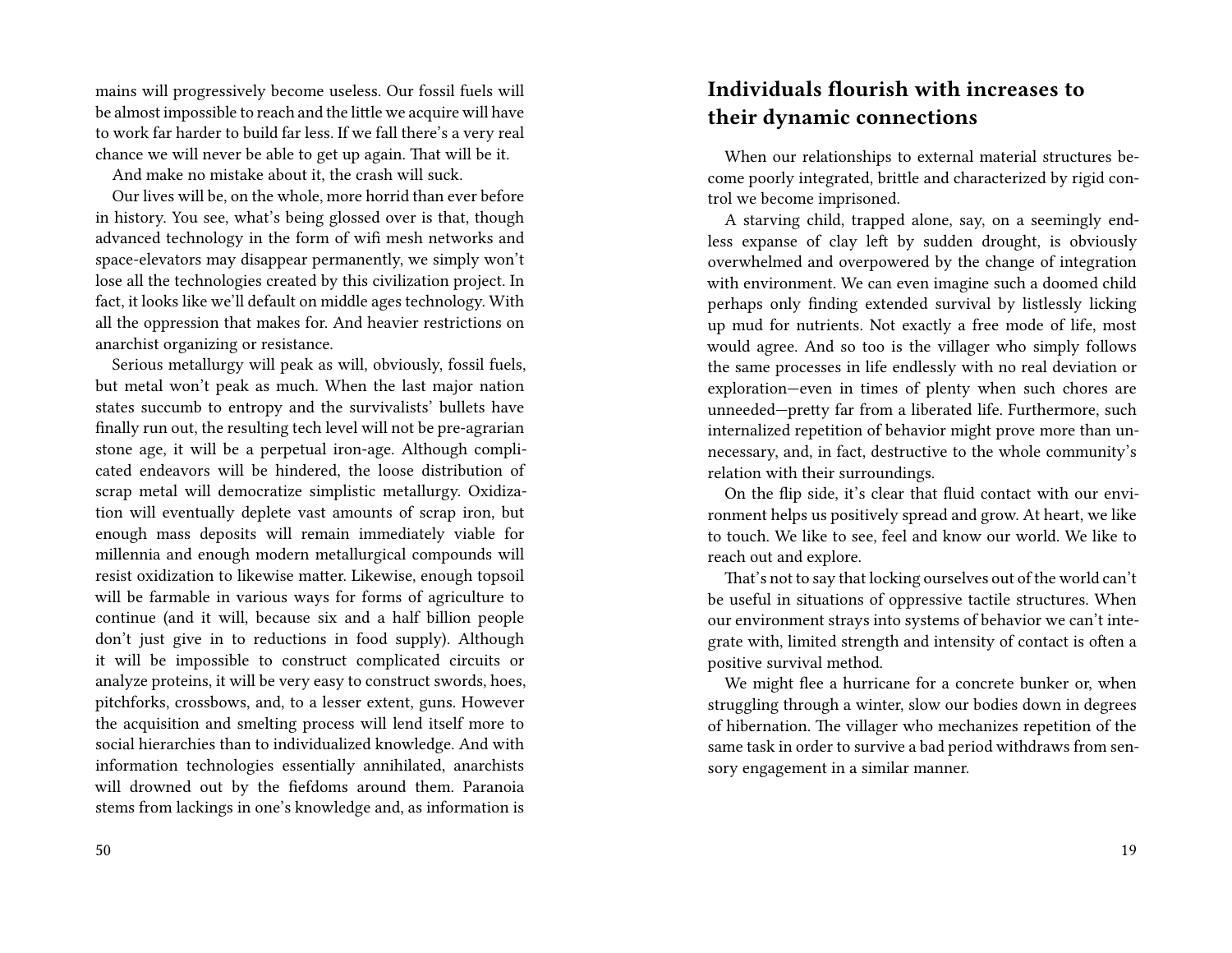But again with the mechanized villager we see how locking ourselves away can sometimes provide its own powerful form of role-filling. The classic caricature of a suburban businessman might come to mind, someone who locks himself away behind sterile, contact depriving doors, striving progressively to do away with any manner of fluid interaction. replacing contact'1 and engagement with air conditioned SUVs and neatly packaged television shows.

There are stronger and weaker degrees (and of course forms or directions) of such contact possible with the world. Certain examples are obvious. The hunter who embraces the wilderness and, though more fluidly integrated sensation, feels interactions spreading out from the brushed fern to the owl fluttering off in the distance. The same villager considered before, who just washes clothes in the river and doesn't stray much beyond the functioning of established processes, has internalized a greater barrier to contact, interaction, connection, and integration with the external environment. And, of course, the much lamented World of Warcraft addict, isolated in dark room, may perhaps enjoy great social contact but still little more than faint stimuli in matters of physical reality.

It's no coincidence that the examples given are characterized by decreasingly dynamic connections as the ostensible trappings of civilization are more pronounced. Modern civilization has acquired layers of structural blanketing that encompasses and confines our everyday lives. In every conceivable realm we have taken to throwing down fences and slinking into set patterns and channels of behavior. We still interact with the world, but the dynamics are greatly confined.

How often do we sit quietly and feel the trees move? How often do we pay attention to what exactly is in the room with us, rather than reducing our reality into crudely simplified concepts of functional relationship? How often do we touch the world rather than ignoring or itemizing it? When was the last time you turned your head up and actually looked at the stars?

market) of precious metals vital to our advanced electric circuitry based technology. Said asteroid is one of millions of lifeless boulders spread across the sky. Rigid and desolate. Dead rocks waiting to be ingested into the seeds of life. 3554 Amun will be far easier to reach than the moon. If even the barest amount of today's tech is applied to its capture (and entrepreneurs are already lining up) it will completely devalue the world's financial markets. The roots of the limits and restrictions, the scarcities that keep the Third World under First World satellites, that keep the mythical "hundred dollar laptop" at something as high as one hundred dollars, will begin to dissolve.

That is, if all the people waiting for it are still there when it arrives.

If the world's superpowers and their multinational corporate apparatus are ready with legal restrictions, subsidies and financial treaties, the resulting materials will be funneled into existing power-structures and their material detritus (our progressively fucked up global infrastructure).

But far worse than such a continuance of today's near-fascist powerstructures is the possibility that no one will be waiting for 3554 Amun, or, for that matter, ever again look up at the sky with hope. That our global infrastructure will finally be forced to the point of absolute collapse.

Because, and here's the problem, Derrik Jensen is right. We are playing for the endgame. If our civilization collapses hard, it might very well be impossible to rebuild. If we crash once and we crash bad, civilization will be permanently limited. We will live in a closed system. A permanent ceiling to our technology, be it dynamic or rigid. Permanent restrictions felt in every aspect of society. Limits to what we can do, who we can be, where we can go, how we can experience… limits to our capacity to touch and understand.

The cheap resources that first spurred and allowed technological development will be effectively depleted, and the re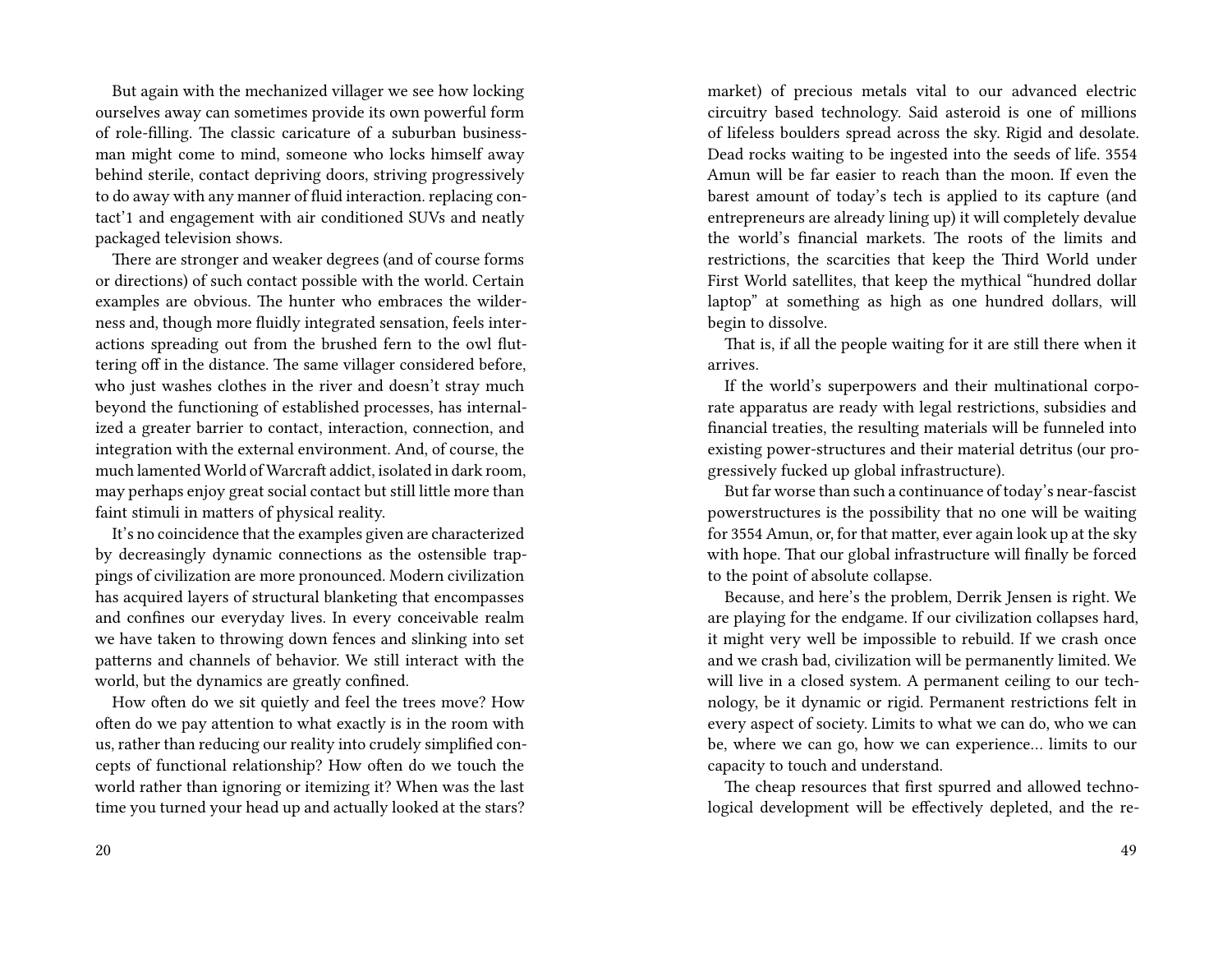ity. Due to the extremely over-extended and omnipresent nature of our infrastructure, there will be no faucet of life in the biosphere unaffected. Needless to say our 6.5 billion little frail sedentary bodies will not do so well. In short, we are fucked.

…Except that we do not live in a closed system.

Although our civilization is in dire trouble and our technological infrastructure is a hideous embarrassment, we are not doomed. The crash is not an inevitability. And neither under the banner of "sustainability" are any fundamental restrictions, be they sociological or material, inevitable.

Although grinding into the Earth's crust for specific resources is a progressively harder and harder zero-sum game, the plain and simple reality is that we have the capability to reach huge swathes of resources in an extremely productive, cost-effective manner (far more efficient, in fact, than any previous process available us in history). What's more, in an unprecedented (and probably unreasonable) act of forgiveness on behalf of the universe, we don't have to completely destroy our rotting civilization in order to start acquiring them. We can implement this new process of acquiring resources and use the proceeds to gradually fluidly abolish the horrific structural cancers of our civilization. All the while giving us footing to develop more dynamic and integrateable technologies. And, if that weren't enough, the rigid structures we utilize in this process don't inherently replace biomass. Because we won't be mining our resources from within a dynamic biosphere.

We'll be chewing up nature's little bite-sized gifts and breathing in the source of all energy on Earth, finally allowing us to bypass the middlemen and stop fucking things up for them. Asteroids and solar energy. It's a real simple and practical solution.

Stop doing your fucking around in an infinitely complex non-linear dynamic system you don't yet understand. In 2020 there's an asteroid that's going to swing by the Earth's doorstep carrying Twenty Trillion Dollars worth (today's

No wonder our minds and bodies rot today, we function within set patterns because they can be useful. But we only truly flourish with deeper contact. It's no secret that such brittle structures and role-filling are unstable and corrosive, but in the other direction, when we approach our connections dynamically we can spread channels of stronger, more fluidic and organic tactile contact.

There is no fundamental limit to this contact.

Certain local realities provide a bunch of pragmatic limitations, but they can be worked around. In much the same way that the hunter can feel the dancing wind patterns far stronger than his skin or the rustling foliage might otherwise reveal by choosing to throw up some downy feathers and watch their interaction with the twisting air currents. Or a apple-gatherer use stilts to stride between tree branches. Or an ancient lens crafter build a telescope. Or a geneticist hack the human genome to give his skin stronger light-awareness.

We want stronger and more versatile contact, and thus we've built technology.

Rather than from a drive to rigidly control and master, technology has always been, at root, formed by the desire for greater dynamic contact. Not the divorced-from-the-world laziness that sometimes emerges from later abdications once the tools have been acquired. But from the desire to touch, feel and explore. Because the primal creation involved is necessarily rooted in an act of ingenuity and imagination.

The systems engineer who designs and builds a bridge across a ravine with her own hands applies herself in a deeply connected fashion. The world is felt and worked with smoothly. Rock is shifted. A new channel of contact becomes stronger. It's easier to move from place to place. To engage with a wider swath of the world.

The onset of our hierarchical methods of industry, though they facilitated greater and greater power and exploitation, partially stem from the human desire for deeper and more dy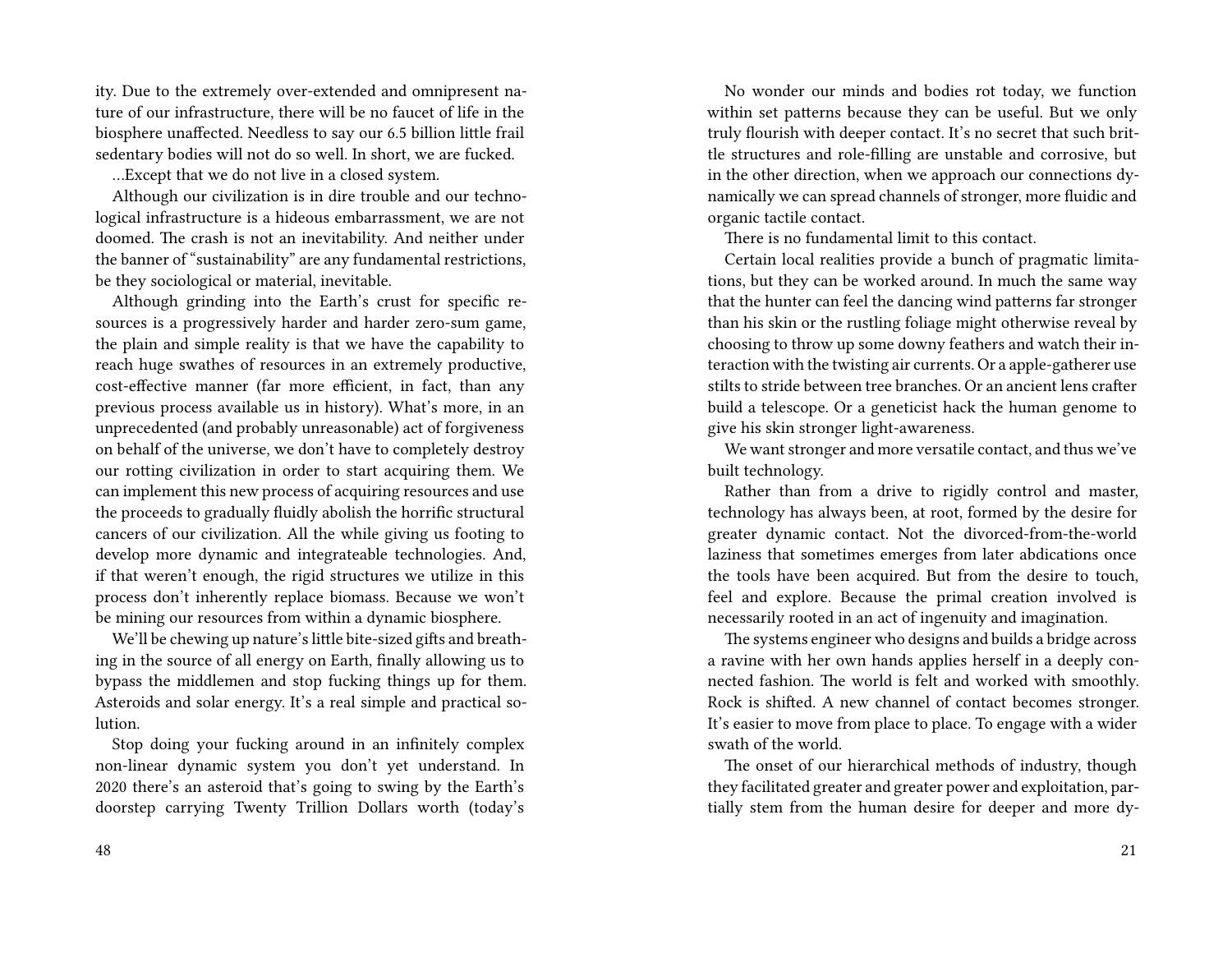namic contact with the world. We don't like being confined. Or that is to say, we rot when limited or relegated to some removed subspace. We flourish with the intensity and immediacy of our more dynamic connections to the world.

Moving beyond the same socially perpetuated processes of behavior, we strive to understand and deepen our relationship, our interaction with the seeds and bushes we gather from. We try for greater contact, attempt a more fluid integration. And so we help plant the berry bushes we need closer to us…

Symbolic structures can facilitate greater fluidity. So long as they, themselves, are treated fluidly. The moment they become rigid, when we remove or replace ourselves with mechanization, our interactions with the world grow rigid and brittle.

# **Understanding is not dependent on process but capacity to experience**

We live in a watery world. Every particle interacts with everything else. The patterns of "structure" that emerge from this turbulent fluid do so in a (relatively) constantly shifting, redundant, and interdependent way. Organic, you might say.

The intensity of interaction–more specifically the high degree of and constant change of relative position internally– found in systems defined by a distribution of particles is the basic premise for the generation of information structures within the system. In the seminal "game of life" demonstrations programmers seeded low level algorithms in a complex environment and turned up the intensity of the environment's internal interactions. The consequence was "spontaneously" "generated" more "complex" or "diverse" informational "structures." A whole "complex" ecosystem of interacting informational systems.

But of course we should examine these terms critically. "Complex" can be something of a misnomer given its modern

As long as we are alive there is no such thing as an inevitability.

#### **We do not live in a closed system**

Although its certainly true our current mass infrastructure cannot and will not survive any prolonged contact with the basic laws of physics, a permanent or catastrophic collapse is not inevitable.

The biosphere is a complex nonlinear system and concrete parking lots are not. Because our most physically dominant technologies are less 'complex' (or, as I have been using the term, 'dynamic') than their surrounding environment by relatively infinite orders of magnitude, they are deeply unstable. Furthermore, the blunt macroscopic construction of our technological systems and infrastructure leaves them especially vulnerable to entropy as the easiest resources are depleted.

Our response to the inadequacies of our infrastructure's integration with its environment is to build ever more extended structure on top of it. Rather than abolishing and rebuilding, or just modifying our existing technologies, we add endlessly to them. Concrete upon concrete. Text upon text. Until the sheer mass of technostructure begins to rival the biomass around it.

Our structures eat up dynamicism and replace it with rigidity. But this process of expansion is the only thing that keeps those resulting rigid structures intact. We use up what we can get to easily but as those resources are depleted it becomes increasingly important to expend and commit an exponentially greater proportion of our net civilization towards the upkeep of what we've already built. Eventually, in a closed system, the basic mathematical realities of chaos theory and entropy will kick our ass and the catastrophic collapse of this rigid system we've paved over the face of the earth will become an inevitabil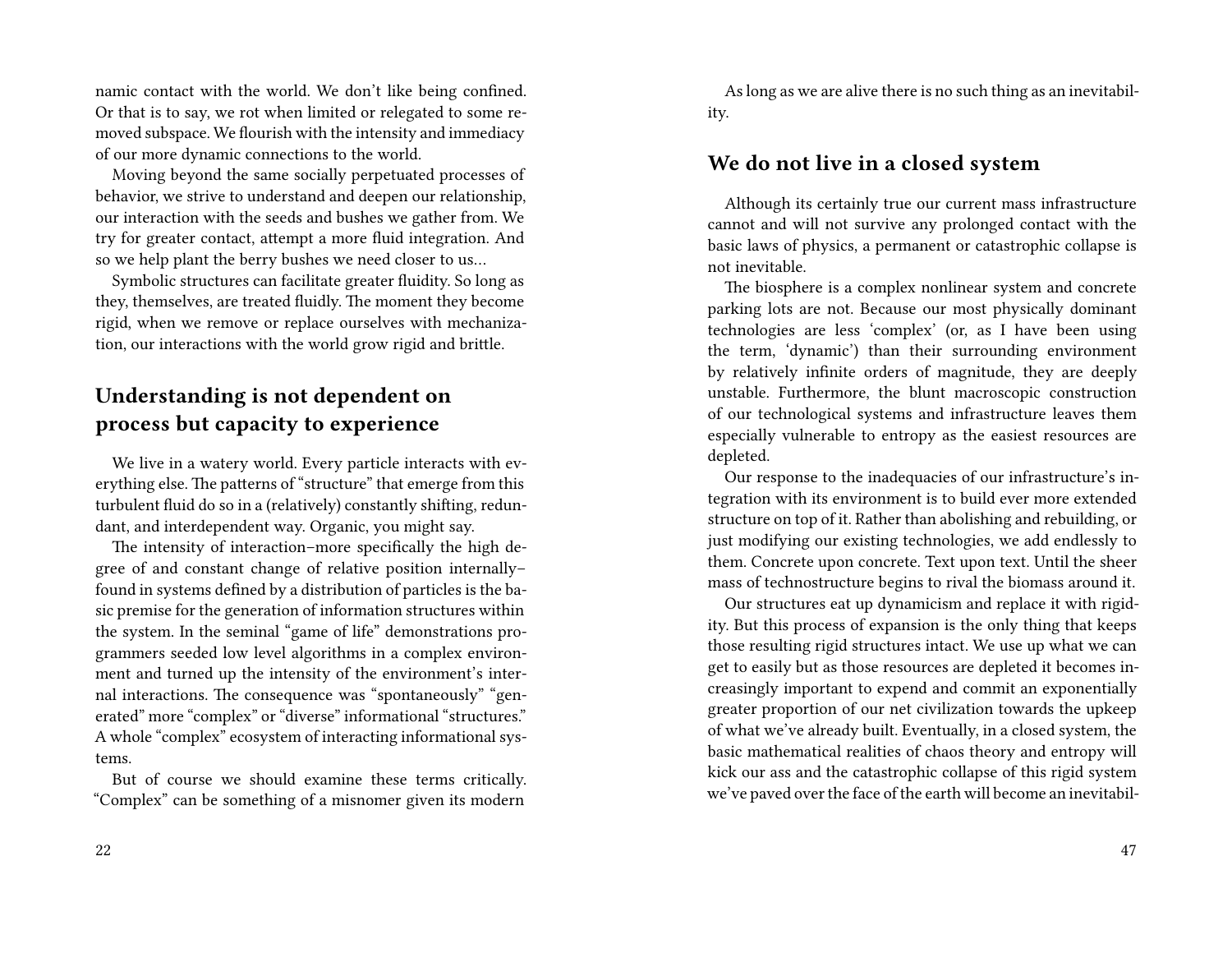civilization if we'd been true anarchists from the beginning! Wide-eyed technological lovers oft receive fiery denouncements for wanting to play god. By seeking deeper contact and understanding, of each wanting to be gods. But if one accepts the universe of Einstein and Spinoza where existence is god. Is this such a bad thing? Rather than reject and hide from our birthright as part of the universe should we not instead finally embrace it in all of its glory? To be more godly? To be more integrated with the world around us. Is not the embrace of some random, rigid biological structure alone ultimately a embrace of alienation from the universe?

Many techno-utopians fall into a similar rut as the primitivists by treating technological progress as an undeniable external force. A salvation that will inevitably arrive someday. Both attitudes smack of an "I'm only on this side because our victory is assured" morality. A legacy borrowed from the Marxists' perpetual wait for The Revolution, and before them, the Christians' perpetual wait for the Rapture. The reality is that our technologies are just the embodiment of our choices.

The solution? Be smarter!

Choose to think rather than abdicating from it at every opportunity.

Radiate life in your every process and action.

The failings of technologies are the failings of ourselves. Our laziness and nihilism. Our greed and hate. All these are ultimately consequences of mental rigidity. Is it any wonder we excrete this stuff in physical form? The rigidity of our technology stems from psychoses that we have the agency to overcome. To surpass. To shed off. Some primitivists have outright argued that we simply don't have the neurological capacity for mass society, the capacity for more than a certain amount of contact or freedom.

Why not? What's stopping us? What enforces this limited capacity? We make ourselves. Unshackled, we practically burst with creativity. Why should we snuff it out?

connotations of rigidity sometimes plain unnaturalness (think of the thick owner's manual to a car or a vast board of circuits). Instead it might be better to consider the hurricane. Or the chaotic feedback found in a small backyard creek; the ripples and eddies forming from smaller masses of interactions and they, themselves, interrelating. Sometimes to form greater agglomerations.

This is a far better representation of the human body, the animal cell, bioregion or net ecosystem. We are each hurricanes in a way. Fractal agglomerates of the positional information of particles in a fluid muck. We thrive with motion and connection. Plop us in stellar vacuum or granite mountainside and, with no connection or absolutely rigidly controlling connections, our informational patterns don't do that well.

Without dynamic integration to the world we have no channels to exist through. We cannot touch. And without the capacity to touch the world we cannot understand.

We all recognize 'understanding' as more than compartmentalized knowledge. More than a tally sheet of discrete informational structures built out of rigid neurons. Something more generalized. Something vaguer, but more tactile. The impression left by a lover's skin.

The refraction and internalization of the external. The breaking down of a self that might have been discretely itemized by the empty other, not in acceptance or allegiance to emptiness, but through the blossoming enrapture of the other into the self. Until there is no hollow, deathly, meaningless other. Only the universalized self.

This is the arrow of understanding.

Given that the only tangible truth is the internal, understanding is birthed not by attempts to kill of the internal, but reaching out and finding truth by making everything internal. To take in truth. To breath in a lover's sweat and eradicate the lies between you. Between you and you.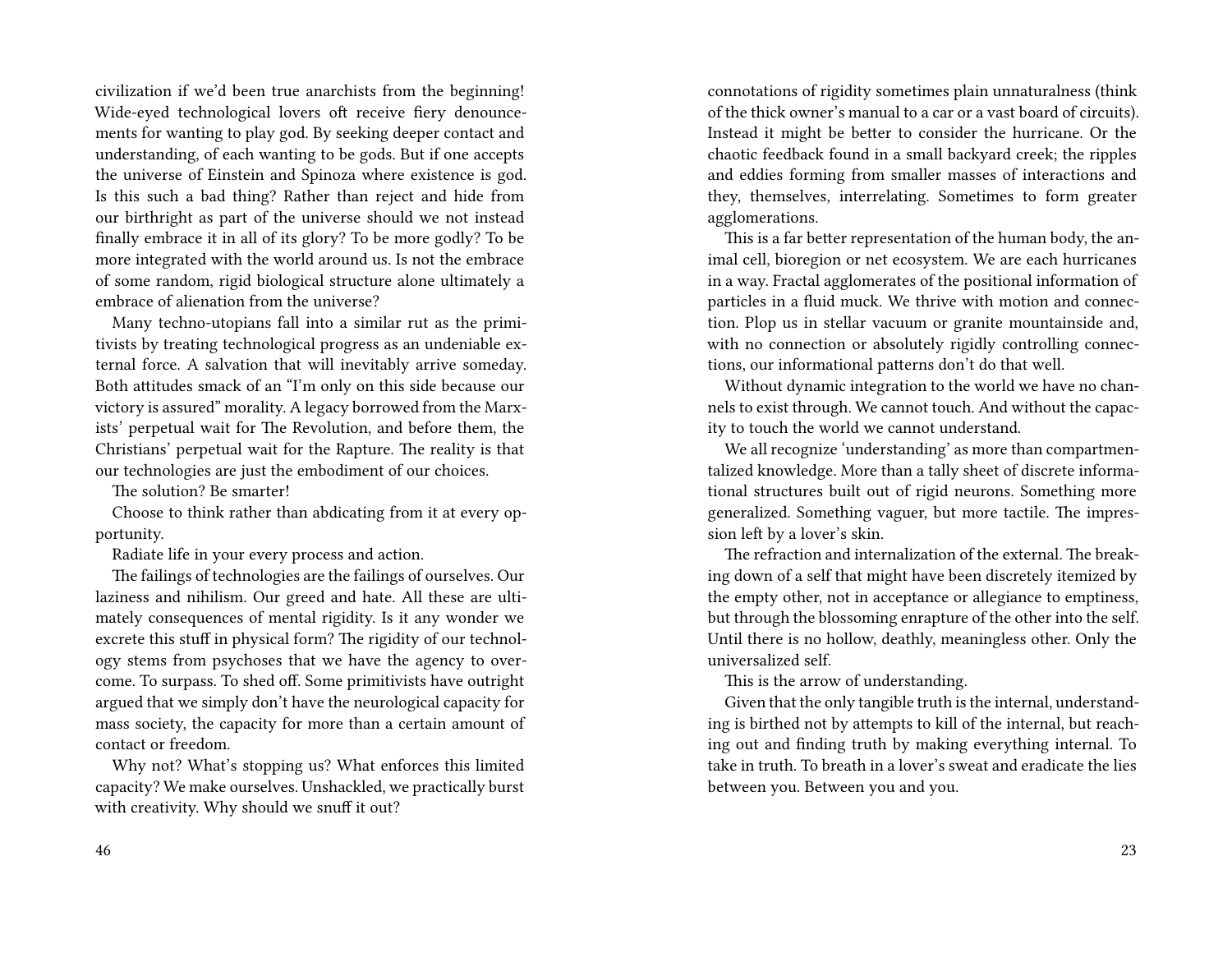Technology, on the other hand, is defined by process. The process of poking a stick into an ant mound or hunting a bear or applying linguistic constructs or working through a math problem under a certain axiomatic framework or chugging through Javascript or poking an object and recording the responses you notice… it doesn't matter. Regardless of how dynamically some technology functions in a given situation, it's no more than the details of applied interactions. Codified processes. There doesn't have to be any degree of contact through them. The channels can be left empty, the same processes of interaction can be under-utilized or embraced. Technology alone is not understanding.

But here's the trick. Technology can facilitate the capacity to experience. Which is the basic requirement for the creation of understanding.

A hearing aid. Glasses. A microscope. A telescope. Pictures of animals from far away. Pictures of plants. A fine saw blade revealing the layers inside a quartz rock. Satellite contour mappings of valleys and water systems across an entire continent…

The more venues for and the stronger the tactile connections, the greater the capacity for experience.

Today we can actually feel individual molecules with our hands. We can caress the fringe star clusters of distant galaxies with our eyes. We can see the insides of our own bodies and recognize the pheromones dripping off our shoulders. See sound waves. Pick apart flavors and the patterned buzzing of our own nerves.

Understanding is perhaps simply the most dynamic and abstract fluid impressions of the external, it's that which most effectively mentally grasps the fabric of existence.

We actively want greater understanding, thus we've strived for science.

When what we call 'science' gets rigid or imperialistic in the classic sense it becomes useless, but in its most dynamic it allows us channels to press up against the face of reality. More

ogy. And in such behavior no conscious or creative effort is involved, it's simply the mechanistic/entropic eating up of that which is around you. Entirely focused towards power, profit and control now, understanding later.

But why not understanding first and action later?

Primitivism is famous for its hesitancy, conflict and sketchiness on what constitutes appropriate technology.

Reaching into an anthill with a stick, fashioning a bow, grunting sweetly or meanly, utilizing symbolic mental structures, teaching a mother to pat a baby over her shoulder, building a hut, drawing in the mud… and god forbid we talk about permaculture or bicycles!

On the whole its most obvious weakness (and yet best rhetorical defense) is that there is no clear line. Folks talk of "that which doesn't start to control you" but never really stop to deeply analyze that. They take it to obviously call for the abolishment of satellites, airplanes, computers and genetic engineering, but that's not necessarily true.

Such control is a choice. We don't have to be controlled by our technology, no more than we have to crank out and obey rigid mental structures. Just as internal rigidity is a consequence of our choices so is the resulting external rigidity. In every moment in our lives we can choose life or undeath. We choose to be governed by the environmental structures we interact with or we can choose to move through them as we desire, unhindered. The internalization of rigid structure is not innate to dealing with structures. We can change and create them and ourselves. We can be rather than accepting the world and our relations to it as is. We can constantly reshape and redefine our relations to the world. Rather than following input, we can become fountains of output.

If we are sincere in our rewilding, we cannot turn to something as limiting as primitivism.

Why not nanotech, space tech, permaculture, and dynamic technology in general? Think about how we might have built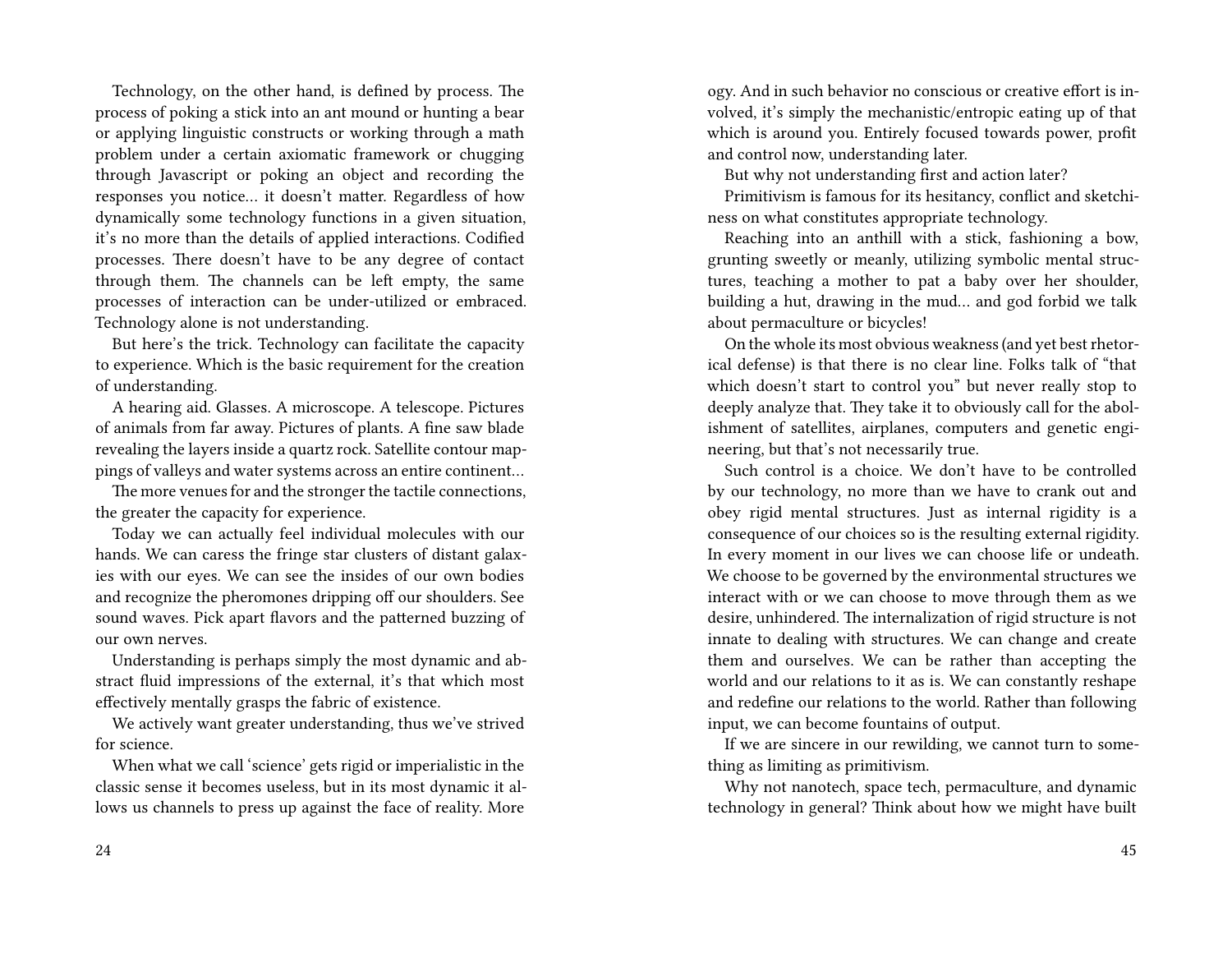The second argument appeals to the authoritarian nature of today's technological infrastructures. It's sometimes boiled down into sloganeering with phrases like "who's going to go down into the caves to get your iron?" Of course the instantaneous response of "we'll build machines to do that" is spoton. There's a reason modern capitalism feeds so ravenously on human labor when it could easily provide comfort. Socially we place value in power rather than liberation and thus market forces move at a relative snail's pace towards post-scarcity. If we really cared about it, we could immediately make huge strides towards abolishing even the frailest degree of "work" without anyone sacrificing a steadily advancing first-world living standard. This much is, at least in part, plainly obvious to just about everyone. And the perpetual response of primitivism, that mechanization isn't a real solution because someone would still have to occasionally fix the machines, is a copout. I'd much rather be playing around with the gears of mining machines than wheezing out my lungs in some coal mine. And then I could move on to something else. I would be free to learn another role. But all of this talk of new mining processes is irrelevant. It doesn't matter if we have the machinery or not. If there are no telescopes in the whole fucking world, I'd more than gladly go down into the mine myself and personally complete all the so called "work" required to build it myself. And you know what? I'd be more than willing to share it. That's the whole fucking point.

The advancement towards more and more dynamic technology has never innately required and does not innately require any oppression whatsoever.

Nor, in fact, does such advancement make for any inherent catastrophes or sacrifices. The pursuit of dynamic technology is grounded in the valuing of knowledge and adaptability. It has never been about diddling around with our surroundings until we find something immediately gratifying. That's not "technology," that's a just single methodology of developing technolintense experience of reality giving strength to understanding. We want to touch the world around us so that we can get a stronger feel for reality. Into those nooks and crannies that require stronger dynamic channels of information.

Can there be modes and forms of understanding without industrial or even agrarian technology? Obviously yes. But increases in technology facilitate understanding. Confined to some frail bundle of six senses within a limited framework of allowable experiences there comes with that an inherent limitation to understanding. If you bound off sections of the world. Outlaw the advanced technology necessary to reach into and grasp the microscopic or the unbelievably macroscopic and distant… you ingrain a limitation on possible experience and thus understanding.

# **Physical limitation inspires and triggers social oppression**

The problem with the rejection of technology (or more precisely, an allegiance to one limited set of possible technologies) is that scarcity and restraint is built in. The greater the technological limitation, the greater the constraint imposed.

Because our given bodies require certain forms of environmental integration and because we desire greater connection, we've historically traded for this on a fractured, individual level, at the expense of greater social freedom and equality. For all the reasons and things discussed earlier, the restraints of rigid-technologies naturally chafe people and inspire them to take short cuts by utilizing that which is at hand by turning people into their technology. Enter alienation and all forms of oppression.

It's a simple reality that want and dependency together progressively facilitate the psychosis of power.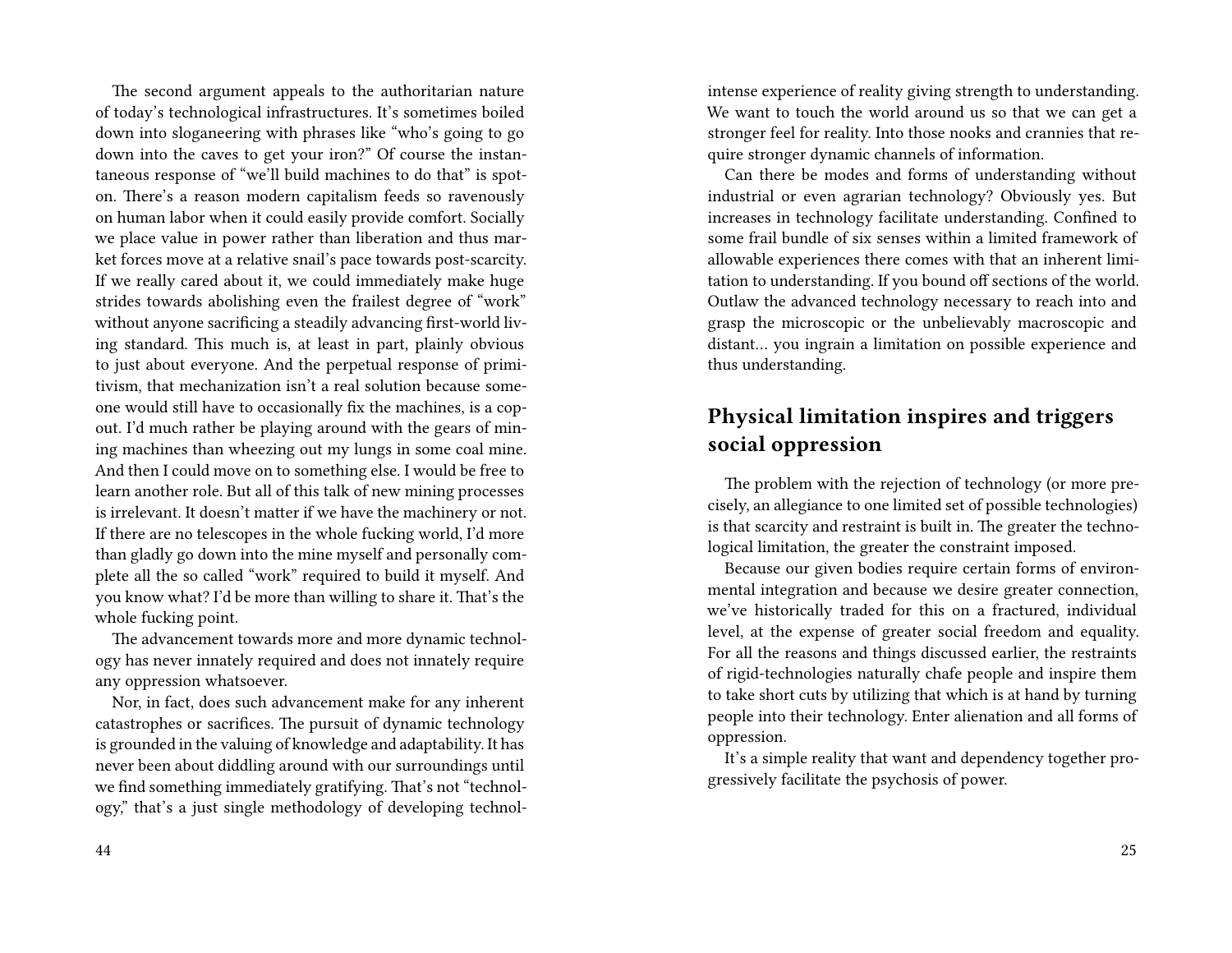Certainly want can be reduced significantly, but there is an inherent and significant limit. Being restricted in your integration with the environment (having limited technology) means that there is a much more finite limit on survival knowledge carrying capacity and yet simultaneously restrictions on adaptability. Being limited to a very small area of the total dynamic system means that natural chaotic systems dynamics can occur beyond the periphery of one's limits only to suddenly and drastically effect that within. Sudden regional change is a fundamental reality of the biosphere. It's dynamic.

Want will happen. And it will do so sharply. Because society will be more regionalized. The total sum of humanity won't be able to flow around and mesh with the biosphere as a whole, it will be broken into components that will have much less scope and fluidity. Society will be more compartmentalized into autonomous cells, and these cells will be more rigid. We can argue about degree, but the point is there will be some non-insignificant degree of this.

This is where interdependency exits the realm of mutual aid and develops the potential for serious nastiness. Where there is social want and where the fulfillment of individual want is deeply dependent upon others, there is much greater temptation on the part of the individual to drastically simplify their operating processes. To become machines in pursuit of survival. And, perhaps most importantly, to simplify away the presence of other individuals. To reinterpret them as machines as well. With every biological mechanism shouting at a cacophony of simplistic structural procedures. (Get water. Get food. Etc.) It's very easy for the individual to despairingly become progressively rigidly locked. They start applying such rigid structures to their interactions with people. Bang. Dehumanization. Faith. Power structures. Social oppression.

Where does alienation originate? It is instilled by the overwhelming omni-presence of rigid structure. A lack of fluid, dynamic integration with the world. Baseline human biological

ter for our use of advanced technologies. All that's required is a shedding off of our own rigidities and a refusal to lazily feed ourselves to new ones.

But, of course, with the more spiritual, psychological, sociological or philosophical claims against technology for which it is famous, anarcho-primitivism has developed two pragmatic arguments as crutches.

The first is that of diminishing returns. With "technology" we are said to inevitably work harder and harder to take smaller and smaller steps (something noticeable in limited frameworks such as agriculture where more energy exerted on the same amount of land is said to produce less and less per-investment). This is wrong of course, and the misapplication of the "diminishing returns" inference upon the whole of our drive towards more dynamic technologies stems from a misunderstanding of the root reality. The reason some "areas" of technology demonstrate such behavior while others do not is not because things like computer manufacturing have yet to hit some inevitable barrier (although certainly, the universe has an informational carrying capacity), it's because things like "agriculture" are not discrete species of technological development but cast off, inherently limited, sections of a single progression. Computers are one of the rare technologies that haven't yet reached diminishing returns, because there's no limit to what a "computer" is! Yeah, when the length and breath of a single limited structure has been explored it sees less and less growth within those arbitrary boundaries. So fucking what? There can still be growth somewhere else! The conceptual division of technology into discrete fields creates the limitation that is then identified. And, ultimately, the accelerating "areas" of technology like nanotech computing will inevitably turn around and drastically revitalize lagging areas like "agriculture," letting us take in sustenance by, say, chlorophyll in our backs, leaving behind the awkward and brittle orchards we once mistakenly built to rewild themselves.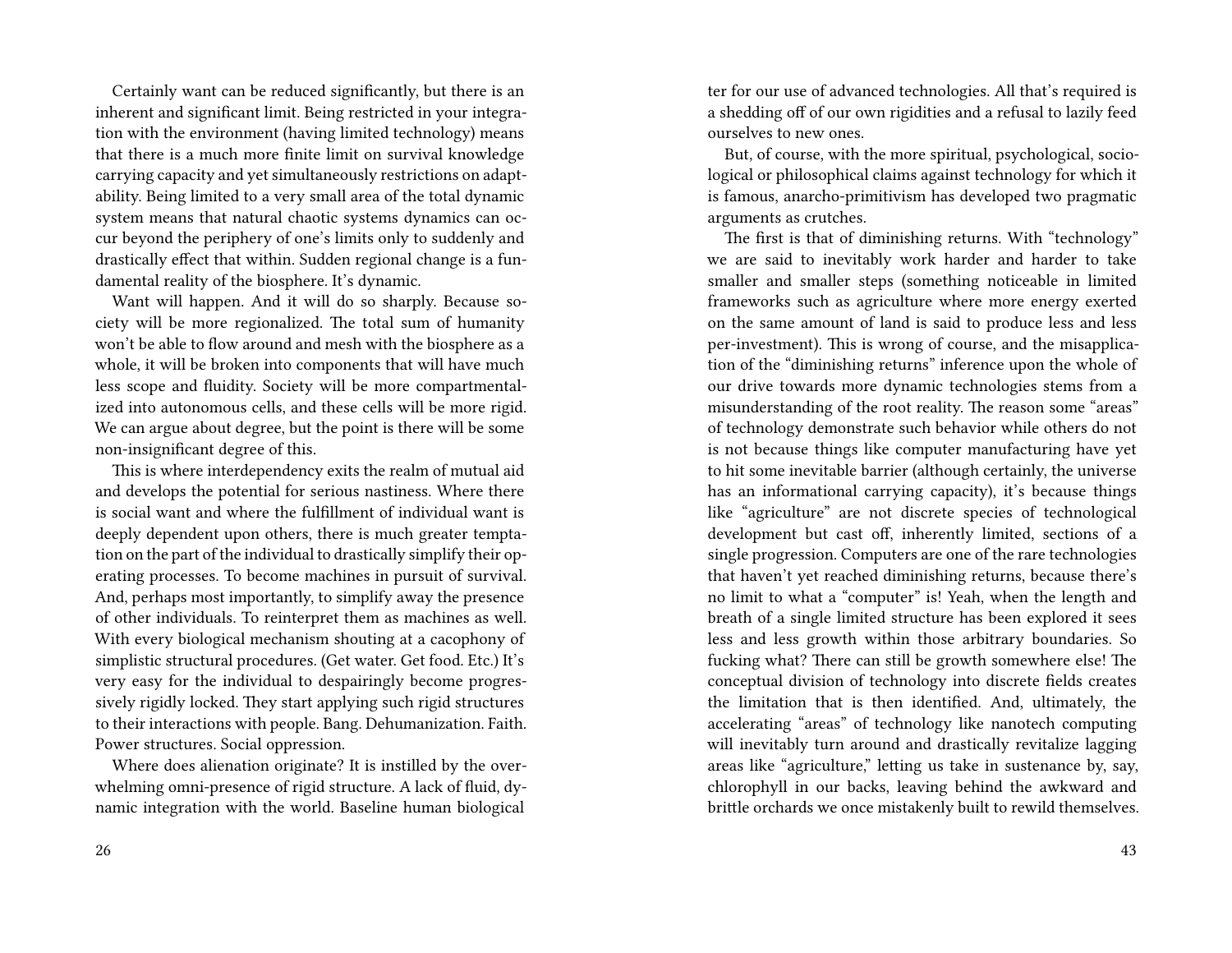our interaction with the world. Information and communication technologies, transportation technologies and science itself (science in the "pursuit of understanding through touch" sense, not the "imperialism" sense) all demonstrate such emerging tendencies.

Core to the primitivist mantra is the assertion that these means of "artificial" communication and the like are, at the end of the day, utterly dismal, leaving us disconnected and constantly enslaved. It's the least eloquent assertion and almost entirely dependent upon populist "common sense" appeals. …Because it's completely fucking ridiculous. Whose fault is it if you can't turn off your cellphone to just enjoy some natural solitude? Stop blaming the phone (or the blasted dagnum computer with its "email") and take responsibility for the way you integrate with such technology. If our society doesn't facilitate long uninterrupted walks on the beach then change society, don't launch a crusade to abolish our ability to play with such fun toys.

Personally, I abhor phones. I just dislike the way they unevenly filter our preexisting social language. In person I'm all about the body language, hand gestures and facial quirks. But that's just me. In contrast, I love the bulletin-board format. I was prolifically using the internet long before I really started making phone calls and I feel deeply at home with its social intricacies.

Although personal, face-to-face contact provides a lot more bandwidth, at the end of the day it's only a matter of bandwidth. There isn't anything any more magical about so called "direct" physical contact. And any connection is a dramatic improvement over nothing. Being able to still contact friends, no matter how distant their desires take them, is a wonderful thing. To reach out and touch Bangkok and Berlin, to be a shoulder to cry on or a ecstatic confident, to watch a volcano explode on another continent or pick out the wobbles of a distant star… Such connection is a thing of liberation. We really do feel betstructures have certain limitations to dynamic integration built in. Certain structural predispositions. We can't just realign our genes and grow chlorophyll to take in sunlight through our backs or weave wings to glide through canyons hunting deer. The baseline human body is relatively rigid technology.

And people are inspired by limitation, by want, by the encroachment of rigidity, to oppress.

Limitation upon understanding likewise has this effect.

Limitations to our capacity to experience have been consistently surpassed throughout history, a flower bursting through concrete. But when others are left frozen in the concrete they can bear the brunt of such blossoming understanding.

In order for a Victorian Physicist to reach out, to explore and make discoveries involving vacuum, thousands of man hours were needed. To get the rubber, the pump, the glass, the metal… all the tools necessary to peel away the air and peer beyond the norms of our immediate environment, a massive amount of matter had to be positionally reorganized. But it would be inconvenient to educate, explain and get everyone to consent on the benefit of achieving this vector of increased integration with the world, and because most of the people in the world were still far more entrapped by more fundamental physical wants, it was very easy for the Victorians to put the wants and flourishing of the rest of humanity aside. Because the Physicist's own rigid technological and structural entrappings have promoted an alienation from others, limited connection fails to fully reveal the effects of his actions, and centuries of aggregated social psychoses have ground down his empathy. Thus, through a diffuse system of intermediaries, Congolese miners are enslaved, ship hands are whipped and a colossal monster of wood and metal is driven across the ocean. Though the desire for integration and understanding persists, when framed by such alienating structures it can be rechanneled into driving social oppression.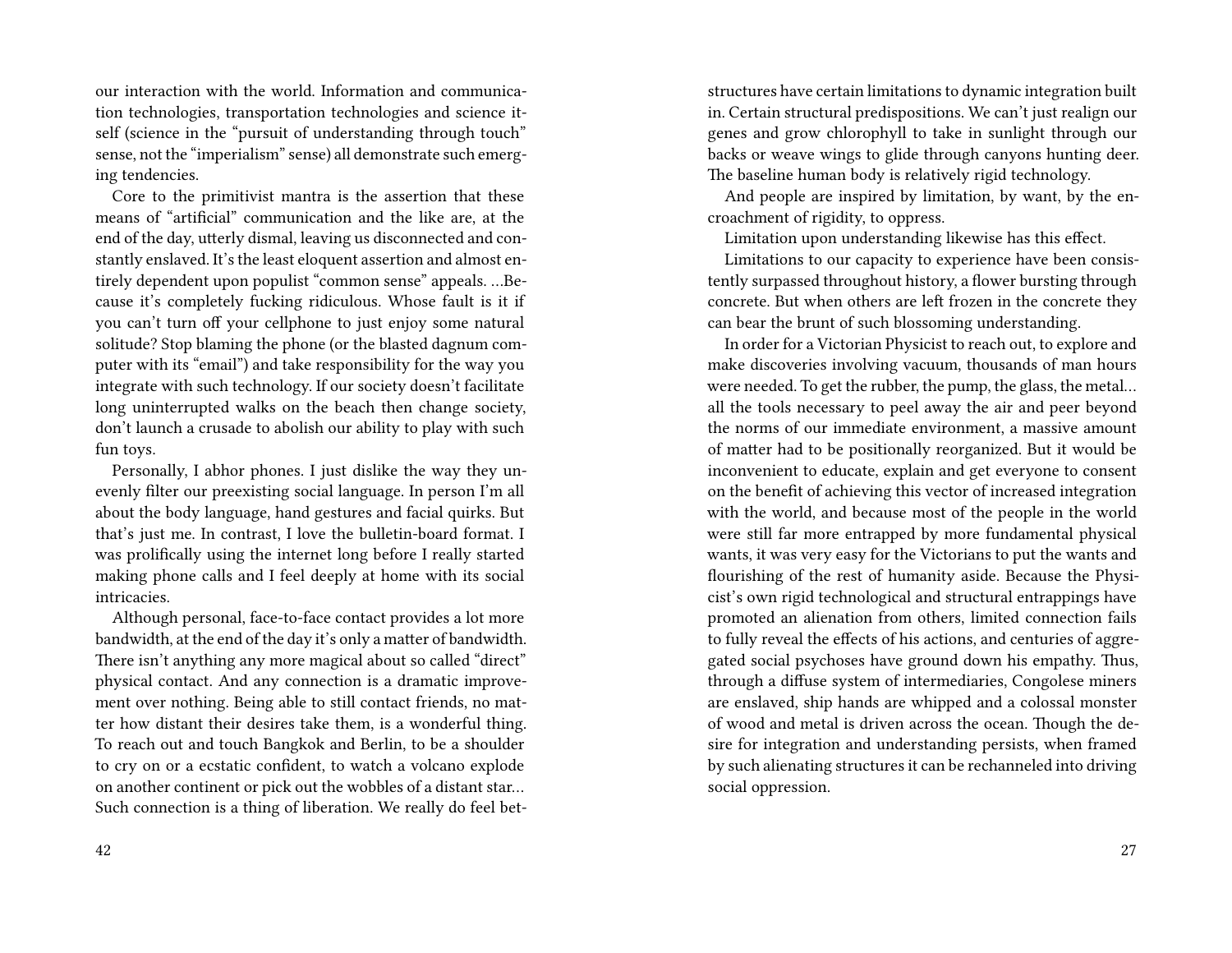Though the imagery of such Victorian Imperialism is dramatic, it is not particularly original or even that worse than similar processes on less visually epic scale.

Think of the elder whose pursuit of understanding seduces the tribe into recognizing his role and position, turning the product of their work and efforts into tendrils of his own tech. Can't spend all day on mushrooms unless there's folk who're gonna provide you with food. You get social stratification. In order to preserve the elder's high degree of mushroom-related pursuits it's real easy to apply social coercion, personal and cultural power structures so that even in a period of want, others are forced into sacrificing their own food to the self-proclaimed elder.

Physical limitation doesn't directly ordain social subjugation. What it does is grease the gears. It makes it easier to adopt the psychoses of power. Makes them progressively more alluring. Physical rigidity leading to mental and social rigidity. The more physical rigidity, the more and more likely social oppression will spontaneously emerge from all facets.

### **Spatial limitation ingrains social hierarchy**

What tears apart the prisons within our minds is the roaring vacuum beyond. The unexplored frontier chased down past the horizon each night by the sun.

The first step in control is the securing of borders. Otherwise the people you seek to dominate could just walk away.

It is said that, in a simple world, a single empire can only reach as far as a horse can ride. But of course the idea of empire knows no such restrictions. One border inspires another.

It is a far more important truth that, in a simple world, a refugee can only travel as far as their feet can carry them. And the final periphery beyond the locally interrelating agglomercreating a husk to die in. To truly touch, to have contact with the world around us is irreconcilable with such. It smashes through structures of control and rebuilds them as veins and currents.

Contact is conducted though dynamic systems. And this includes systems that we popularly classify as "advanced technology."

Telescopes, microscopes, radios and phones. Fiber-optic cables, wifi mesh networks, satellites and infrared sensors. The more complex, the more dynamic. The more points of intercontact. The more fluid and organic such systems become. The more adaptable.

As our new structures and approaches become more dynamically refined, the better they're able to integrate with the realities of their operating environment. In fact, beyond a certain point the technologies we create can become more dynamic than this frail, scummy planet-skin we were born into. Nanotech and biochemistry embody the current cutting edge of this drive to offer stronger and finer degrees of contact through our own bodies. (Although with both, just as with anything else, the impulsive, blind pursuit of control in such areas rejects understanding and meaningful contact at the cost of potentially catastrophic results.) We are finally gaining choice in all the myriad workings of our material world. No longer content with clunky macroscopic abstractions and simplifications, we are finally grounding the roots of our interactions and integration with the world around us.

It's a move to stop beating the world with a crude hammer and instead begin to stroking its skin.

And, with such fine understanding and contact, we are opening up possibilities previously closed. The deaf can hear. The blind can see. The crippled can walk. The old folks can get it on.

As we've seen the drive for experience, for pleasure and life itself are matters of technology, the methods and structures of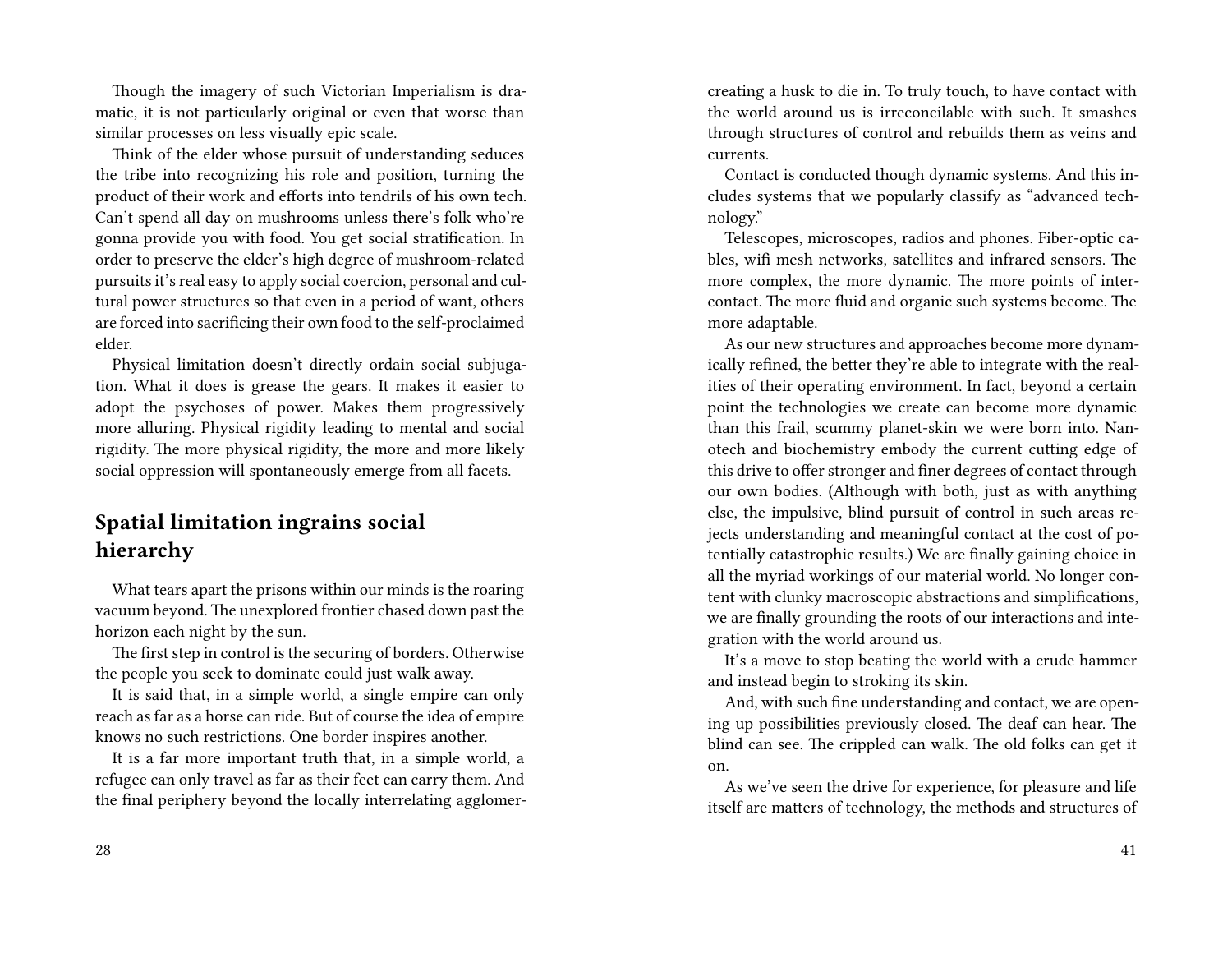and blinds itself to details. Though a popular abstraction of "technology" is what is adroitly attacked, the actual and full definition of technology is what's consequently thrown out. Rigidity is critiqued but, through the misapplication of broad language and concept, human agency in our environmental integration is what's ultimately dismissed.

As such, "technology" is misidentified as stemming from a desire of control rather than contact, experience and understanding.

But the reality is, given its popular breadth as a concept, technology actually refers simply to how we interact with the world. And it is the nature of this how is the real issue, not that there is a how in the first place. There will always be a how. By attacking the very idea of hows we simply choose to blind ourselves to the hows we're already using. And then they use us.

So the real question is what nature of technologies should we turn to. And, yes, our options include the few primitive technologies our species was once born with as well as the wide variety of structures that have been developed and applied since, but not just those.

Of course, I think we would all agree that today's dominate technological infrastructures are unacceptable, or, at very least, less than they could be. Today most acts of creation are perverted towards structures of control before they even leave the inventor's mind. We open up new avenues of contact and then work harder and harder to force methods of control upon them.

But the point is not all desire for contact is a false-face for the pursuit of control. In fact one might say that control makes contact impossible. We can never really know those or that which we control. Rather our worship of control is always one of surrender to security. Control is about imposing rigidity. It's about orchestrating the world around us so that it can't interfere with the structure within. We do this so that we might cling to this remaining structure and claim it as an identity. Control is about

ates of tribal power is often unreachable. In Europe's dark ages the refugees lacked the capability to flee beyond all of infected Europe and so they hid between, taking to the forests, much as we always have. And thus the forests were eventually cleared. The only available free space encircled and crushed. This happened because priests, kings and bureaucrats had mills and horses while the serfs had none. But more specifically it all happened because the peasants were spatially limited. They were effectively fenced within authoritarianism as a result of their own limited mobility and positioning.

If we remove all the particularly non-individualized technologies that benefited Europe's centralized powers, the same reality would remain. The spatial limitation of the peasants was both relative to that of the king's men and absolute. Power need not be so dramatically centralized and hierarchical to still be as oppressive. Remove the tools of the power zombies and they would simply organize more localized authoritarianism. And the high cost of spatial redistribution of individuals (a single individual moving from point A to point B takes more time and energy) means that society's natural resistance to power is lessened.

Perhaps an example is in order. When a husband beats his wife in the apartment beside mine the situation is immediate and so is my reaction. I am able to recognize it within seconds. I can move to their door in very little time and, as a consequence, I am able to take whatever action I take much sooner. Furthermore the wife can choose to immediately relocate herself into the presence of safe, protective people. All these things are spatial matters. And remain effectively the same if we replace the aggregate of nearby apartments with more distant tree houses and give the individuals involved bicycles. (The communication of the situation is slightly different matter and will be covered in the next essay.)

If you relocate the aforementioned people into the forest without significant technological choice then interpersonal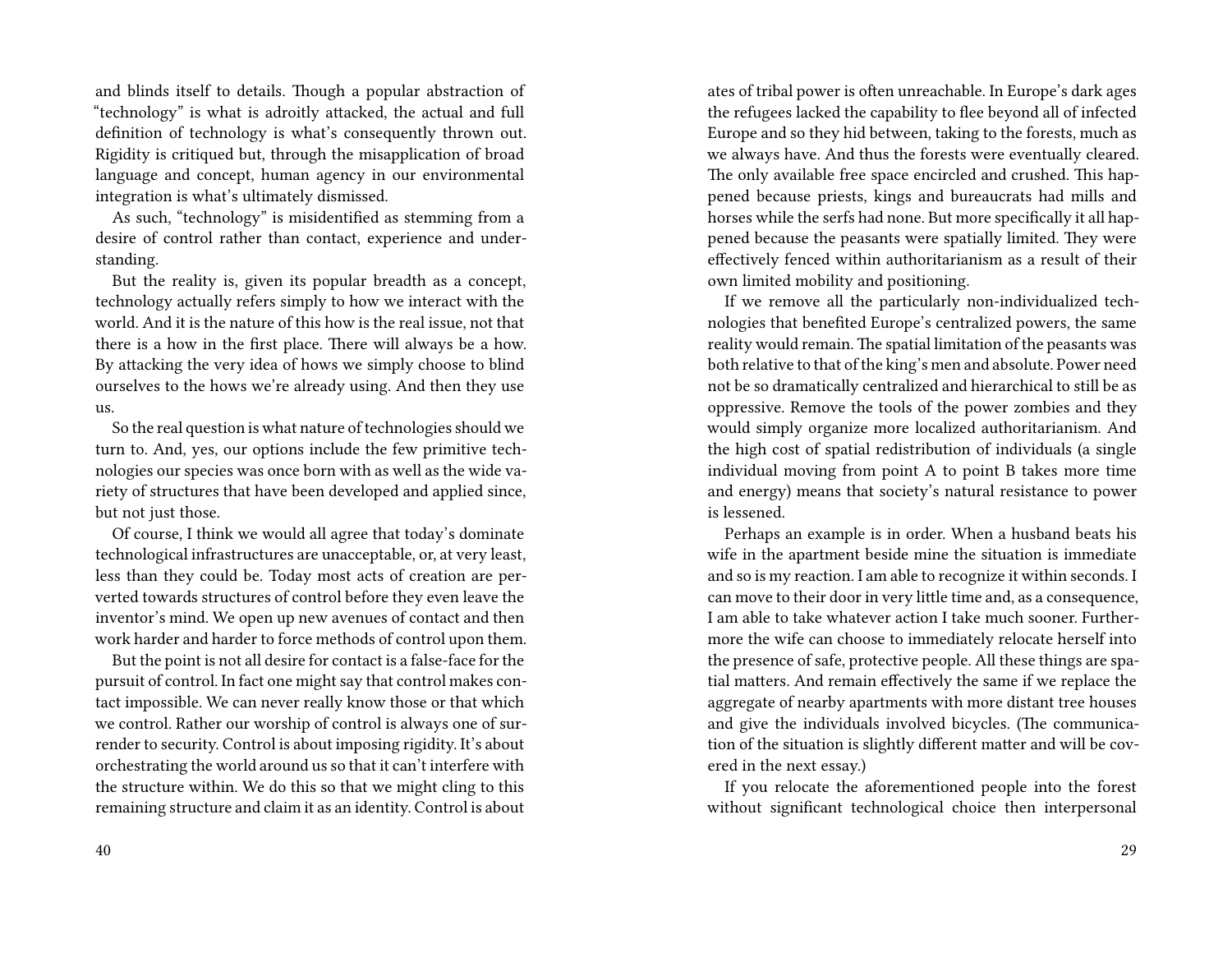power structures can leech off the high costs of relative relocation to restrain subjects. This can happen with couple removed far from any others or an entire tribe.

Because of scarcity, hunter-gatherer tribes naturally aggregate with a good deal of separation between them. When the psychoses of power take root in a tribe they are emboldened and strengthened by such spatial limitation.

Individuals can flee for other tribes, they can, as the anarchocapitalists might say, choose their government on the market. Choose the lives they want to live and choose the people they want to live them with. And, yes, in a relatively open market of infinite options this tends to work pretty well. Oppression just isn't that appealing. But, and here's the kicker. Because of their spatial limitation, their choices certainly do not constitute a free market. They have rather limited available options. Because by nature of the necessary hunter-gatherer distribution, the number of other individuals they can reach to associate with is very, very finite. And each relocation, each encounter costs them a whole lot more time.

Furthermore, when oppressive concepts spread further than their "discrete" embodiments, when multiple tribes (forced by famine or battered by climate change, say) adopt a regional consensus of power archetype, the effective boundary of such an aggregate of mini-empires can surpass the traveling capacity of the potential refugee. (And let's not even mention the even harsher inherent restrictions applied to families.)

Those on the outside of such a travesty could and normally would overwhelm and grind down such cancerous cultures. But a lack of individualized transport technology changes the odds. Simple geometry makes it harder to organize resistance around the edge of a periphery. Centralized power meanwhile retains the local advantage; it doesn't have to travel much of anywhere.

Given a generalized anarchy, broken only by the occasional tragic psychological misstep that inspires coercive sociological

When we, in our incessant and inherent desire for contact, experience and understanding, press up against that wall of limitation… We will conduct its rigidity back throughout our society.

#### **Technology can be applied dynamically**

Language can be a real downer. Words and concepts gather associations that weigh heavily upon us and can obscure the underlying reality. We make simplifications and structures to deal with a given context. To the degree that these structures are integrated with the world around us they can facilitate stronger and more dexterous connections. To the degree that they become more rigid or desolate, such structures prove disastrously dis-integrated with the dynamics surrounding us.

So too, when constructing language and theoretical models around a basic reality is it vitally important that our mental structures be deeply rooted in that reality. Blindly accepting and working from previous or popular macroscopic simplifications can only result in a structure that is out of touch with the underlying dynamics.

Although concepts like "civilization" and "technology" can be simplified into some of their popular associations, any significant analysis built off of such structures will be critically unable to integrate with the root realities touched by said associations. References to "technology" as the rigid and brittle structures so obvious in today's society can be said to effectively encompass the most visible aspects of what currently exists. But such focus obscures what could exist. …As well as some of the finer points of what is already in effect, but still overshadowed.

By attacking the dominate rigid forms of technology under the premise of all "technology", the anarcho-primitivist discourse builds itself around macroscopic simplifications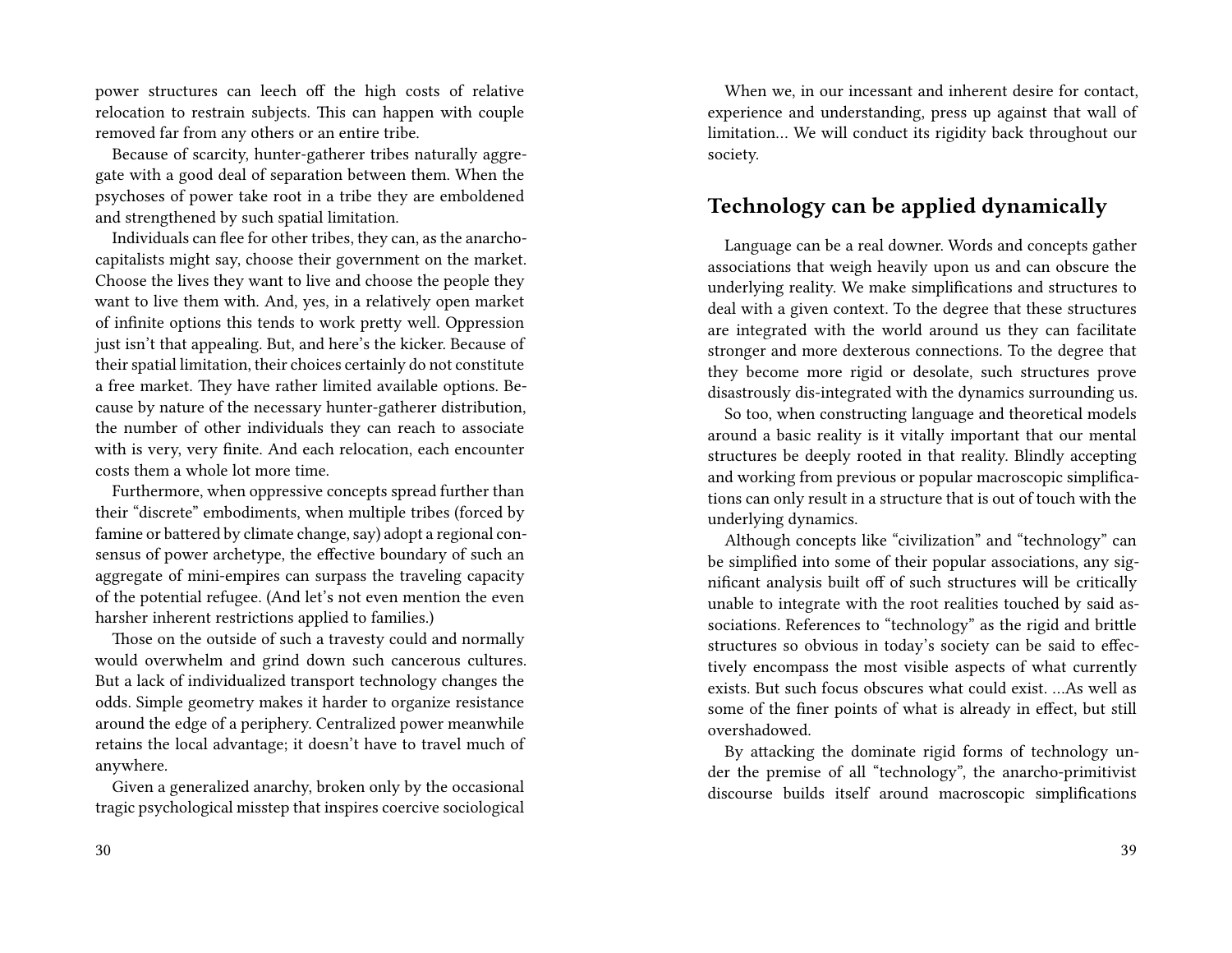## **Any society that embraces death will embrace oppression**

To accept the inevitability of death or limitation is to accept an arbitrary degree of it. Because once the precedent has been truly set in the mind there remains no innate resistance to it. You can't accept giving up a finite portion of your soul. You can't really accept some oppression without beginning to accept all oppression.

It is willfully blind to believe that a society that accepts, much less embraces, the deaths of six and a half billion people will ever know peace let alone any substantive anarchy. It is demonstratively irrational to suppose that any society bound by innate physical limitations will ever achieve more than a fraction of their potential.

Physical realities are inseparable from social realities. The embrace of physical realities that restrict, control and rule our individual and collective lives is the cowardly embrace of dictatorship by environmental proxy.

Life—not in biological or taxonomic sense but rather as the blossoming act of existence itself—is an inability to accept death or rigidity. Life is motion and touch.

A transhumanist once summed up her support for the lifeextension struggle in one sentence: "Existence is wonderful." It is. Mine, yours and all the possessives you can think of. Every heartbeat is a alternating symphony of resistance and hope.

But you cannot have partial resistance. You cannot have partial hope. You either have it or you do not. If you close the door somewhere you close the door everywhere.

If you wall off a portion of it, if you set a limit to what is possible, the day will come when you reap nothing but. Where nothing is left but death. Where we have nothing left to look forward to shaping. Our acceptance of death is our alienation from ourselves. It is our alienation from life.

rigidity, society's most crucial healing factor lies in its ability to flee and isolate the cancer.

Our natural defense against power is free association. The ability to re-form, to route around hierarchy, bypass the malicious and fluidly create new relationships.

For this to be possible there has to be a high degree of positional interrelation. That is to say, people have to be able to relocate around one another easily.

Vacuous distance or overbearing proximity are both inconducive to such dynamicism. And tribal clusters are the worst of both worlds. The only solution is choice. Where distances between people can be overcome easily at will. Where we can rearrange ourselves with respect to the rest of humanity at a moment's notice. When we are deprived this ability, cancerous hierarchies grow.

# **Communication and Freedom of information is necessary for free societies**

Central to every interaction between individuals is the conveyance of information. Of course, in a certain sense, its impossible to transfer meaning from one individual to another. We each create that individually. But what we create stems from the informational structures we have at hand, the material reality between ourselves. The nature of connection to our environment, the channels by which we experience, by which we touch the rest of the world, are thus critical factors in the macroscopic behavior of a society.

Our interactions with each other are mediated through the physical realities of our environment and are wholly comprised of informational structures. We construct physical systems of contact, whether by movement of skin on skin, electrons in logic circuits, or common neural models and vibrating air. As a result, the nature of our interactions with one another is in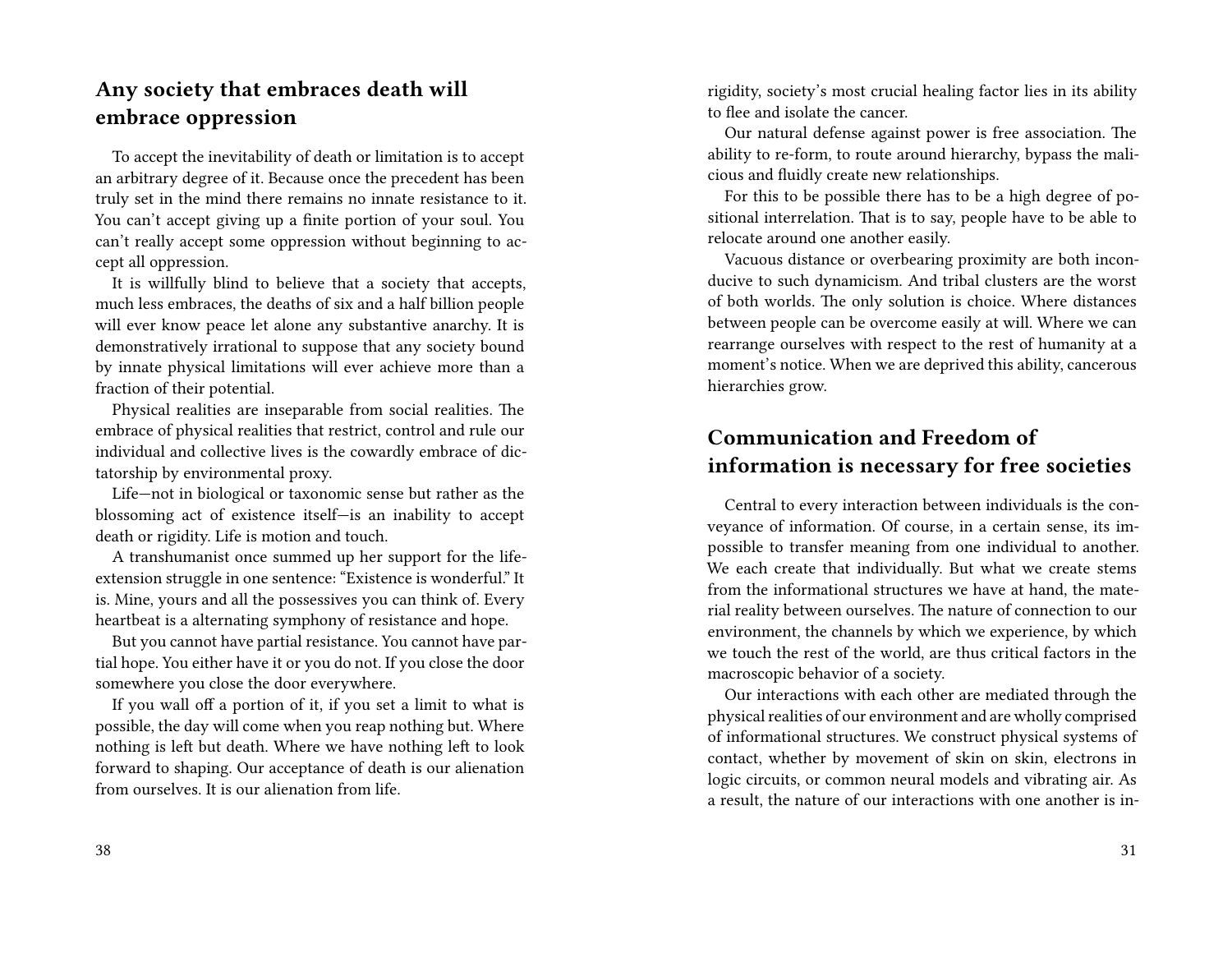herently dependent upon our relationship to our physical environment. In order to interact dynamically with one another we require strong channels of dynamic integration with the world around us.

Communication (although not necessarily through strict processes of symbolic logic or language) is the defining aspect of society. However you cut it, we interact through information.

If there are restrictions or limitations to our communication with one another those conditions will shape the total internal interactions of our society.

In the previous essay I glanced over some of the emergent methodologies by which societies heal the power psychosis. Central to all of these is the internal dynamic integration of the society at hand. In order to correct an injustice you have to first actually hear about it. When we make decisions pertaining to our associations with others we like to be informed. Free societies function because we're not all fumbling in the dark. We can make knowledgeable choices and respond quickly to changes. We don't lose sight of what the economists call the "externalities" of our interactions. Other people's lives are immediate and tactile to our own. As a result we don't marginalize others beyond a periphery.

Contact is the most vital component of society. We can only help or assist those we can touch. Those we can communicate with.

Resistance needs veins. Empathy needs arms.

Dictators know this altogether too well. Free information brings down tyrants and heals cancers. The tools, technologies and processes of communication are antithetical to control. Control can only take root through isolation and strangulation. Governments are critically dependent on keeping their actions quiet. Keeping their citizens distributed and incapable of communication past a certain degree.

and contribute nothing but cowardice to the same reality. No tribe, commune or region can truly flourish in their own anarchy while the rest of world sees violence and oppression. The psychological effect of alienation from others, of such localized preoccupation, is the internalization of a certain rigidity. The acceptance of structure. Turning people into our technology.

The fermentation of rigid social structure is a direct result of alienation.

Any society that dismisses externalities and focuses social value on those near at hand is really making social value a result of context and physical structure. As such it is redefining others into nothing more than the structure of their relationships and functional value to other structures. As a result, the we become nothing more than a hollow structure, the organic human soul transmuted into a structural identity. In such a world, I am this structure and you are another structure that may or may not function to the benefit and sustainability of my own structure.

The resulting society looses its warmly integrated dynamics and its internal relationships instead become matters of incredibly complex, yet rigid, mechanism. Because of the internal rigidity of personal identity all interactions are polarized towards the control of that identity's (ie informational structure) environment. Small rigid structures can be controlled, but other people's identity structures are too complex. If both extended systems are rigid then both will collapse violently.

No matter how pretty an isolated section of society may behave in contrast to the rest, oppression without will eventually manifest within. In the face of gross oppression worldwide, regional secession or ingrowth is capitulation and the collapse of such tribes inevitable.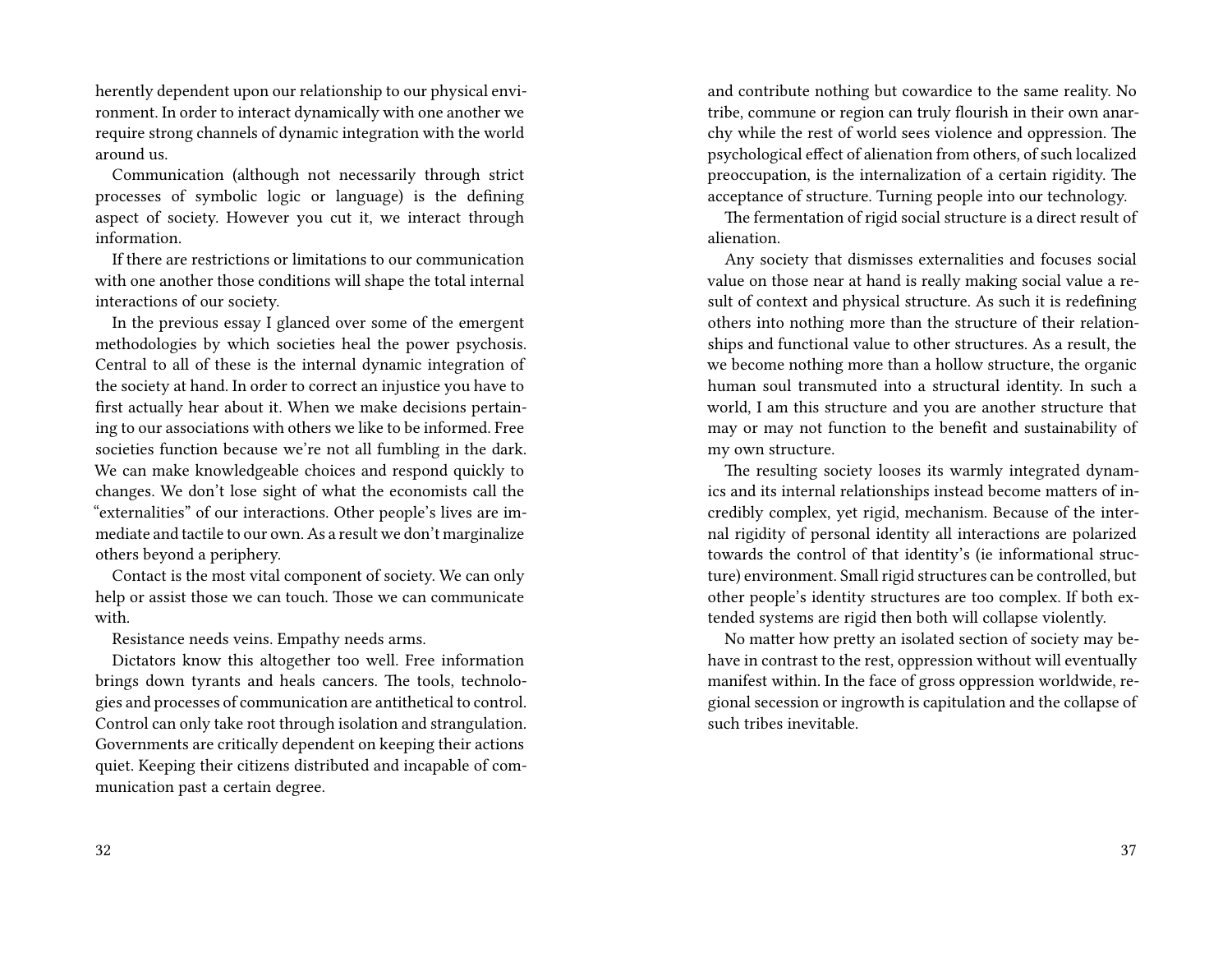tems of non-linear dynamics pose a greater challenge. Other people are preposterously, if not infinitely, inhibitory to the successful creation of such macroscopic constructs.

The way we all initiate substantive contact with other people is to, on some level, see ourselves in them. We can only deal with other people by shedding off the contextual trappings of our own position within the world and reconstructing theirs around us. As a consequence, to accept their enslavement or oppression is to accept our own.

The king, by his participation in the kingdom, is still very much a slave to the power psychosis. But so to is the monk who gathers berries in the forest, even though the king's men may not be able to find him for torment. That there could be an entire band of monks gathering berries far from the kingdom does not make them more free. Nor does it really make the sum society more free. That a thousand could live freely while one man chains another is impossible. By inaction they accept, in acceptance they are complicit, and in complicity there is nothing but arbitrary moderation. The presence of regionally inconstant degrees of overt acts of physical oppression does not make for varying degrees of liberty. We are all on the same level there. Whereas if one man chains another and we do react, so long as we remain in action rather than completion, our actions and our own lives are still bound by that chain. Only when the chain is actually gone can we speak of achieving greater liberty, and even then it is a universal reality, not regionalized.

Tribal dispersion, though it may present some of us immediately with some of the trappings of a truer anarchy, is inherently oppressive.

Given that we have knowledge of the rest of humanity, the choice to withdraw and concentrate all our efforts within some social sub-set leaves us not only complicit in the oppression of those we push off beyond the periphery but also in violence against ourselves. To preempt this by erasing our knowledge of the rest of humanity would be even more direct violence

In China the country's integration into the world economic standard has, as a byproduct, allowed its citizens to increasingly surpass physical impediments to communication. To fill the place of this physical limitation the government has found itself forced to wage an uphill battle of sociological domination. To survive the PRC has to expend increasingly vast amounts of energy on ingraining social psychoses to fill the restrictive roles of former technological limitations or absences.

But once the fiber-optic cable is laid (or better yet the mesh WiFi networks) the only thing ultimately keeping a Guangzhou school girl trading instant messages about fashion rather than insurrection is the cop/consumer in her head. At the end of the day it's just in her head. Deeper channels of communication do simultaneously open avenues for memetic control and vapidly suicidal mental structures. …But why take chances? Outright tyrannies like Zimbabwe and Cuba know full well how reliant they are on the viscosity of their societies. They simply haven't the energy to keep up with the more complex and elaborate mechanisms of the world's surviving power structures. Opening the door to more dynamic interaction within and without would be akin to gutting themselves. So in many cases they've done the efficient thing and simply removed the technology.

Look closely and all social power systems stem from impediments to communication.

To return to an example in the previous essay, if there's injustice or oppression but those involved are removed or disintegrated from the rest of humanity how can recourse take place? All the self-repairing mechanisms championed by free societies depend vitally upon the capacity to convey information (speedily, effectively and across great distance) within that society. In order for an even slightly free society to function, a strong degree of contact must be possible between all individuals.

It's the same old axiom of system dynamics: Rigid structures of interaction are bad. But so is isolation. Free societies func